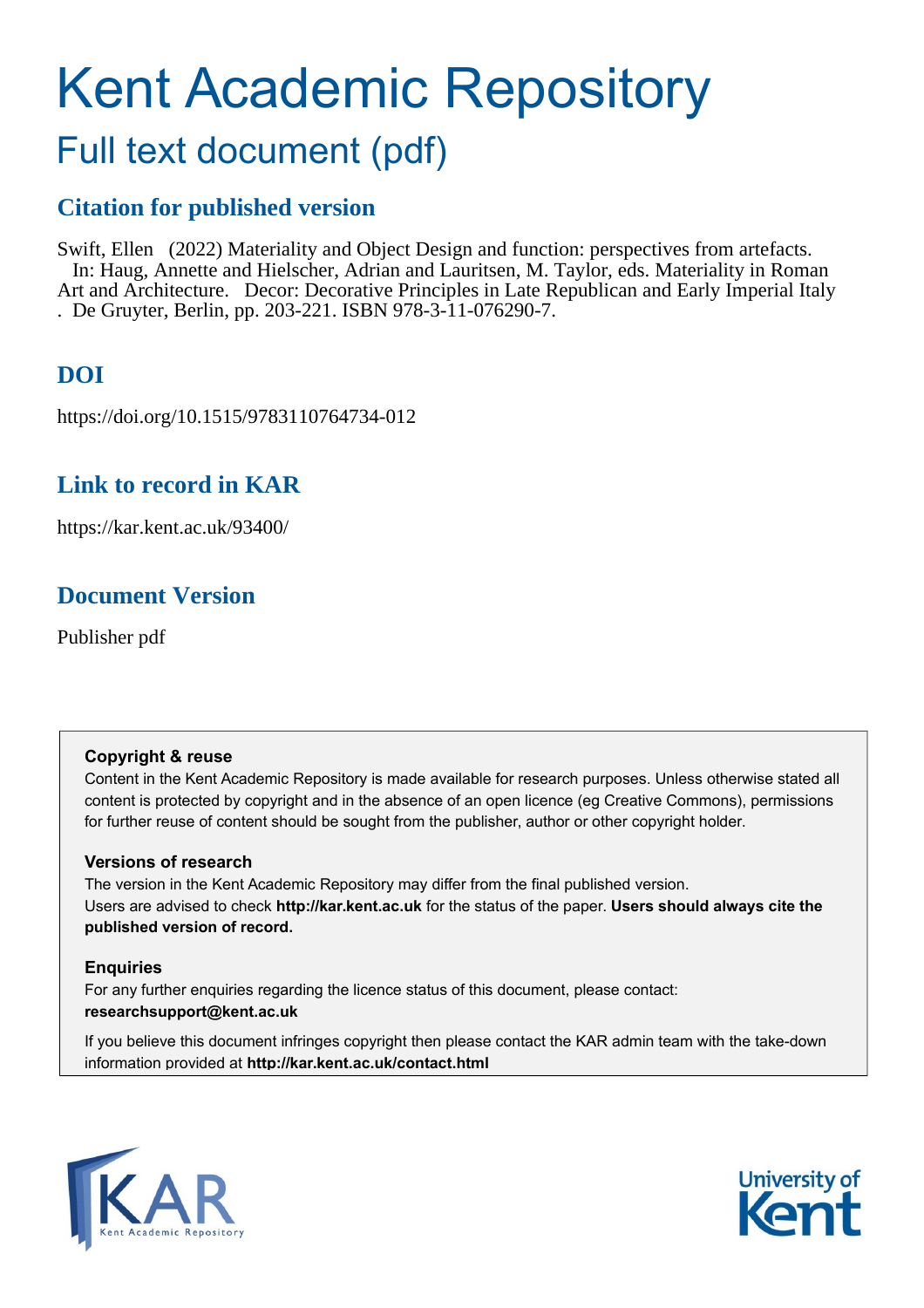#### Ellen Swift **Materiality and Object Design and Function: Perspectives from Artefacts**

**Abstract:** The aesthetic qualities of materials used for artefacts have rarely been considered, and aesthetics in relation to the functionality of objects is especially neglected. The paper addresses these issues through an examination of a particular object category, vessels and containers, with a focus on three types of materials, namely glass, metal and organic materials. Firstly, definitions relating to aesthetics are discussed, followed by an overview of our knowledge of aesthetic cultural values in the Roman period. The paper then investigates evidence, principally from the surviving objects of the Early Roman period, but also drawing on written sources, that allows us to gain an understanding of the ways that these materials may have been aesthetically valued in contemporary culture. It finally considers the social functions of the aesthetic features of artefacts.

#### **Defining Aesthetic Qualities**

Philosophical approaches to aesthetics provide a broad spectrum of definitions, ranging from those that seek to investigate aesthetic features as abstract qualities considered completely separately to their social context, to those in which aesthetics is embedded within social relations and cannot be considered separately<sup>1</sup>.

There are also differences in whether aesthetic responses are considered to be truly aesthetic only when they are a reaction to exceptional or extreme experiences, or are contemplative in nature, or whether they are regarded as habitual to everyday life and a part of ordinary social actions and responses<sup>2</sup>.

Aesthetic responses are generally agreed to be those grounded in the senses, but often involving a cognitive aspect; in practice it is impossible to separate sensory and cognitive responses<sup>3</sup>. They are widely agreed to involve pleasurable sensations or feelings, and this was also central to ancient aesthetic understanding<sup>4</sup>. Functionalist approaches originating in Socratic thought, in which objects are considered beautiful only if their properties and material qualities are wellsuited, or 'appropriate' to their function<sup>5</sup>, are clearly situated in the context of real-world, everyday uses and involve both sensory qualities and cognitive values.

For the purposes of this paper I am following Yuriko Saito's definition of an aesthetic response as one that is a reaction to the sensory or design qualities of an object, and can be a part of quotidian experience<sup>6</sup>; also, one that is socially situated, and which has implications for social relations7. In this view, aesthetic judgements are not absolute but contextual, socially constructed, at

**<sup>1</sup>** For discussion, see Hanfling 1992; Leddy 2012, 23–54.

**<sup>2</sup>** See e. g., Saito 2007; Leddy 2012. In this volume, Adrian Hielscher's paper takes the former approach, defining aesthetics as primarily contemplative and detached from context, separating out aesthetics from questions of function and meaning. I take the latter approach, situating aesthetics within the social context and viewing sensory aesthetic responses as interrelated with experiences that relate to other artefact properties.

**<sup>3</sup>** Collinson 1992, 113; Saito 2007, 9 f.; Leddy 2012, 30.

**<sup>4</sup>** Collinson 1992, 170; Destrée 2015, esp. 472–478. As Destrée describes, the importance of pleasure and the senses in ancient aesthetics is clear in debates in ancient philosophy, which discuss whether aesthetic pleasure, including that related to multiple senses, could be distinguished from more prosaic bodily pleasures.

**<sup>5</sup>** For an overview, see Leddy 2012, 24–27. See also Haug – Hielscher, this volume, on the ways in which materials may be suited to diverse uses, and so termed 'polyfunctional'.

**<sup>6</sup>** Saito 2007, 9 f.

**<sup>7</sup>** Wolff 1982; Sorell 1992.

Open Access. © 2022 Ellen Swift, published by De Gruyter. This work is licensed under the Creative Commons Attribution-NonCommercial-NoDerivatives 4.0 International License. <https://doi.org/10.1515/9783110764734-012>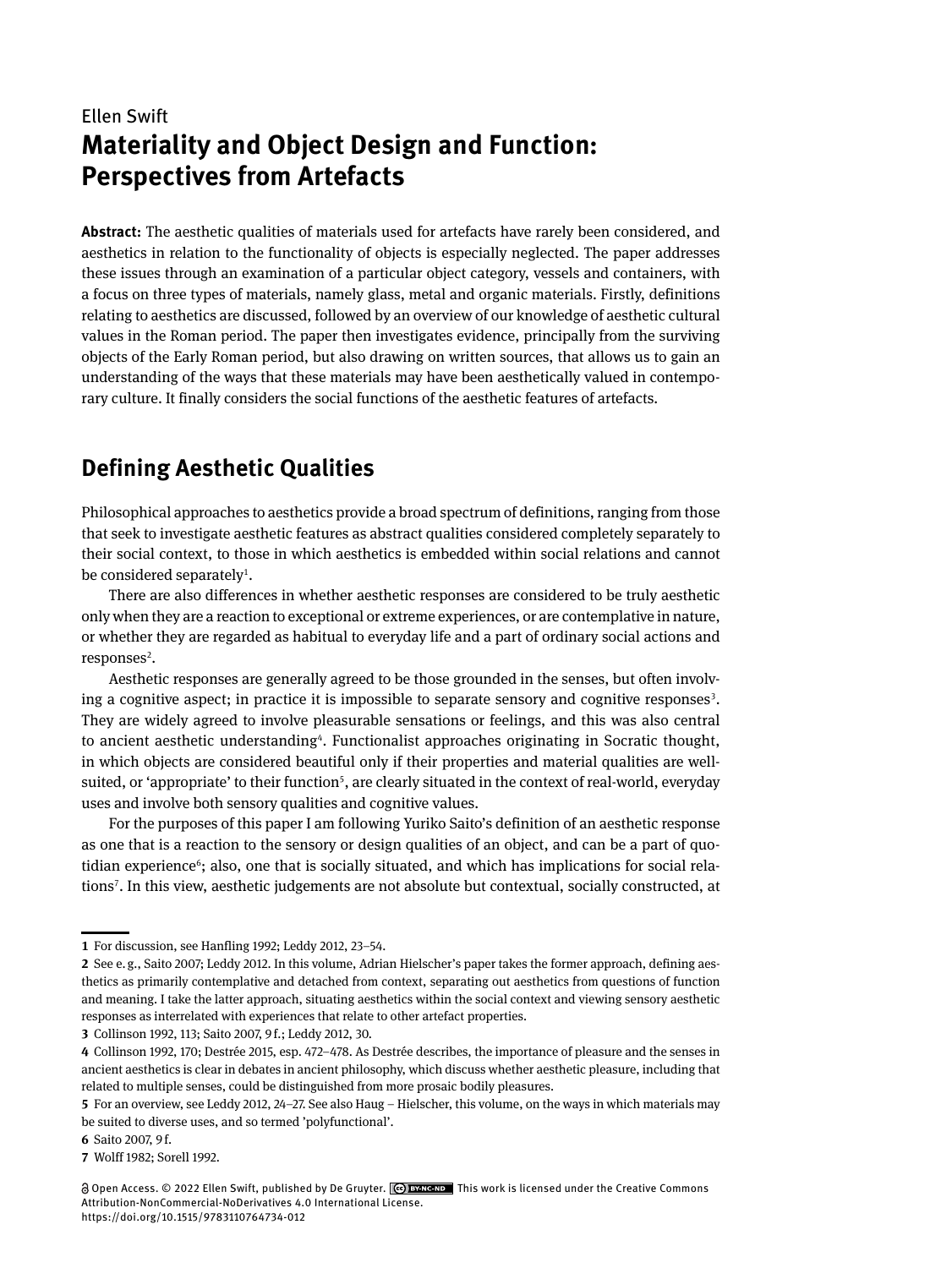least in part, and subject to change<sup>8</sup>. The approach taken is consistent with the attitudes that we find in ancient sources, as further discussed below.

Since aesthetic experiences are sensory experiences, so-called phenomenological approaches, which in archaeology encompass a range of divergent perspectives, are also relevant. Those that consider bodily experience, sensation and sensorial worlds are most useful in considering the aesthetics of materials<sup>9</sup>. A principal critique of phenomenological approaches in archaeology is that any individual and subjective sensory account differs too much from the socially embedded world of past sensory experience to be meaningful<sup>10</sup>. Yet it may still be useful to delineate possible sensory experiences in relation to examples of artefacts, especially since we can integrate what we know of Roman material experience from written sources (considered further below) into our approach. This is done not in any belief that modern perceptions replicate ancient experience, but rather to broaden our range of perspectives when thinking about the networks of sensory relationships within which ancient artefacts and their materials would have been situated.

In addition to exploring a range of likely or possible aesthetic factors impacting design choices for artefacts, I am interested in the potential for social action created by the aesthetic aspects of objects – what do the aesthetic features of objects, including the qualities of their materials, achieve in terms of social relations for their makers, owners, users and viewers? Anthropological perspectives that stress the socially situated nature of artefacts as things that have agency in the social world are important to the approach taken<sup>11</sup>, as is Thorstein Veblen's theory of conspicuous consumption, which has much to offer, especially in any examination of Roman elite culture in particular<sup>12</sup>. There will be a focus on material choices for objects and the aesthetic qualities of these materials, but other aesthetic features of objects will also be mentioned where relevant<sup>13</sup>.

#### **Ancient Perspectives on Materials and Aesthetics**

Roman writers interested in aesthetics drew on perspectives from the Greek and Hellenistic periods encompassing aspects such as mimesis, unity and proportion, harmony and balance, and variegation including a variety of senses<sup>14</sup>. Their influence on everyday aesthetics during the Roman period can be traced in books such as the architect's manual by Vitruvius<sup>15</sup>, as well as in surviving art works from the Roman world16. In particular, Pliny's *Naturalis historia* constitutes a Roman discourse drawing on this wider tradition. It can be considered broadly representative of traditional aesthetic convention among the elite, providing some insights into Roman perceptions of material aesthetics, although naturally Pliny also has his own agenda, which must be taken into account, and this often involves critique of luxury<sup>17</sup>. Most of Pliny's remarks relate to luxury materials, although occasionally other types of material are considered. His observations about functional materials imply that value judgements for functional objects were based on practical

**10** Thomas 2006, 48. A fully reflexive approach that first documents a scholar's own sensorial biography has been suggested as a remedy (see Hamilakis 2013, 119), but is beyond the scope of a short article like this.

**<sup>8</sup>** Bourdieu 1984; Saito (2007, 54–103) provides a modern case study in relation to environmental aesthetics.

**<sup>9</sup>** For an overview, see Thomas 2006. Olsen (2010, 130–132) and Hamilakis (2013, 65–68) provide further perspectives on the philosophical writings of Maurice Merleau-Ponty, which largely inspired this approach.

**<sup>11</sup>** Gell 1998.

**<sup>12</sup>** Veblen [1899] 1928.

**<sup>13</sup>** In a paper of this length, it is not possible to systematically cover all materials. Ceramics is a very large field of study and so this category of material has been omitted.

**<sup>14</sup>** Contributions in Destrée – Murray 2015, part 3.

**<sup>15</sup>** Vitr. De arch.; Thomas (2015) discusses Vitruvius in relation to the aesthetics of buildings.

**<sup>16</sup>** See Ravasi 2015.

**<sup>17</sup>** See Anguissola and Haug – Hielscher, this volume, on Pliny's attitude to luxury; for further consideration of Pliny on materials, see Bradley 2009, 100–110.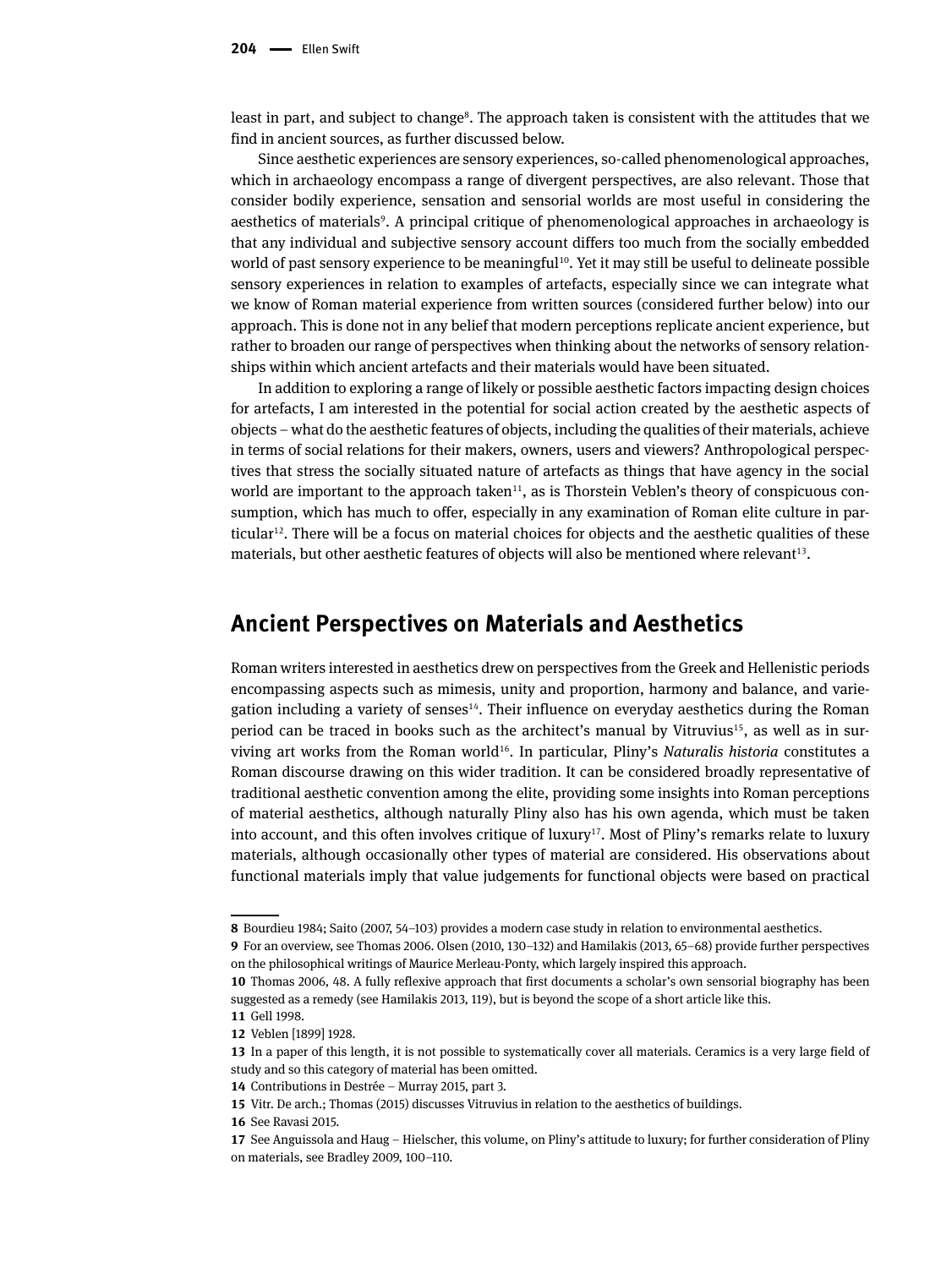features. Yet these are often also features that had an aesthetic aspect owing to their sensory qualities18. Paper, for instance, is judged on its breadth, fineness, whiteness, stoutness and smoothness. Changes in the ways that grades of paper were valued/used based on their functional performance are also noted by Pliny, including the practical drawbacks of thin high-quality paper, which led to its eventual use for correspondence only<sup>19</sup>. Qualities that are described as particularly valued for gemstones include specific colour tones and consistency of colour, brilliance or shine, and transparency; other aspects mentioned include weight and smell<sup>20</sup>. Pliny's value for natural features here contrasts with his account of the value of other materials such as metals, in which auxiliary features such as economic value play a stronger role<sup>21</sup>.

For metals, positive intrinsic qualities such as resistance to corrosion and reflectivity are mentioned by Pliny, as well as unpleasant aspects like the taste of metal<sup>22</sup>. As part of his critique of luxury, Pliny stresses the importance of choosing uses appropriate to particular materials by criticising inappropriate use of gold and silver for prosaic everyday functional objects like shoe nails or cooking equipment. The concept of *decorum*, which can be broadly defined as appropriateness in terms of nature, culture and/or tradition, was widely felt to be important in Roman elite culture and governed many aesthetic decisions<sup>23</sup>. To give an example pertinent to the specific class of objects under consideration – vessels and containers – Martial's epigrams prescribe that luxury containers should have similarly luxurious contents<sup>24</sup>. Mimetic qualities were also important in Roman material choices – for instance, it is evident from a range of ancient sources that ivory was thought to be the optimal material to represent flesh in statuary, based on not only its colour, but also its texture, lustre and warmth on handling, which mimicked the properties of skin<sup>25</sup>. Colour terms in themselves were often derived from materials, and may have had additional connotations relating to material qualities across a range of senses – for instance 'marbled' as smooth, cold and white $^{26}$ .

Returning to Pliny's observations in his *Naturalis historia*, they display his awareness of how contingent aesthetic choices and values could be. The established, desirable and yet apparently abstract sensory qualities of materials are clearly interrelated with other scales of value, including rarity, exoticism and currency<sup> $27$ </sup>. Fashions in materials are recognised, showing his perception that material value is not necessarily absolute<sup>28</sup>. It is also clear that for Pliny, the value of materials could be enhanced through craft practices<sup>29</sup>. Discourses of luxury more widely emphasise the same factors, as features that enhance the value of luxurious materials with prized aesthetic qualities $30$ . Pliny notes that the worn appearance of silver plate and so-called 'murrhine ware' gives both value by attesting to their antiquity<sup>31</sup>, elucidating further the subjective nature of aesthetic appreciation, in which a feature such as wear (with both visual and haptic aspects) could become desirable in a particular context. These examples illustrate that aesthetic judgements in the Roman period were

**<sup>18</sup>** Destrée and Murray (2015) provide an extensive treatment of all aspects of ancient aesthetics including sensory ones.

**<sup>19</sup>** Plin. HN 13, 24.

**<sup>20</sup>** Plin. HN 37. See Lang, Anguissola and Haug – Hielscher, this volume.

**<sup>21</sup>** Anguissola, this volume.

**<sup>22</sup>** Plin. HN 33. See also Anguissola, this volume, on gold in particular, which she suggests was valued because it was impervious to change and thus reliable.

**<sup>23</sup>** See Rowland – Howe 1999, 151; Swift 2009, 16 f.; Haug 2020, 1–3.

**<sup>24</sup>** Mart. 10, 49; 14, 12. 97.

**<sup>25</sup>** Lapatin 2001, 16; Platt – Squire 2018, 91–97.

**<sup>26</sup>** Bradley 2009; 2013.

**<sup>27</sup>** See also Anguissola, this volume, on the tension in Pliny between economic and aesthetic values for gold.

**<sup>28</sup>** Plin. HN 33, 55 on fashions in different metals, for example.

**<sup>29</sup>** Haug – Hielscher, this volume.

**<sup>30</sup>** Lapatin 2015.

**<sup>31</sup>** Plin. HN 33, 55; 37; Mastrorosa 2014, 106. Murrhine ware is probably fluorspar: see Tressaud – Vickers 2007; Lapatin 2015, 122–123.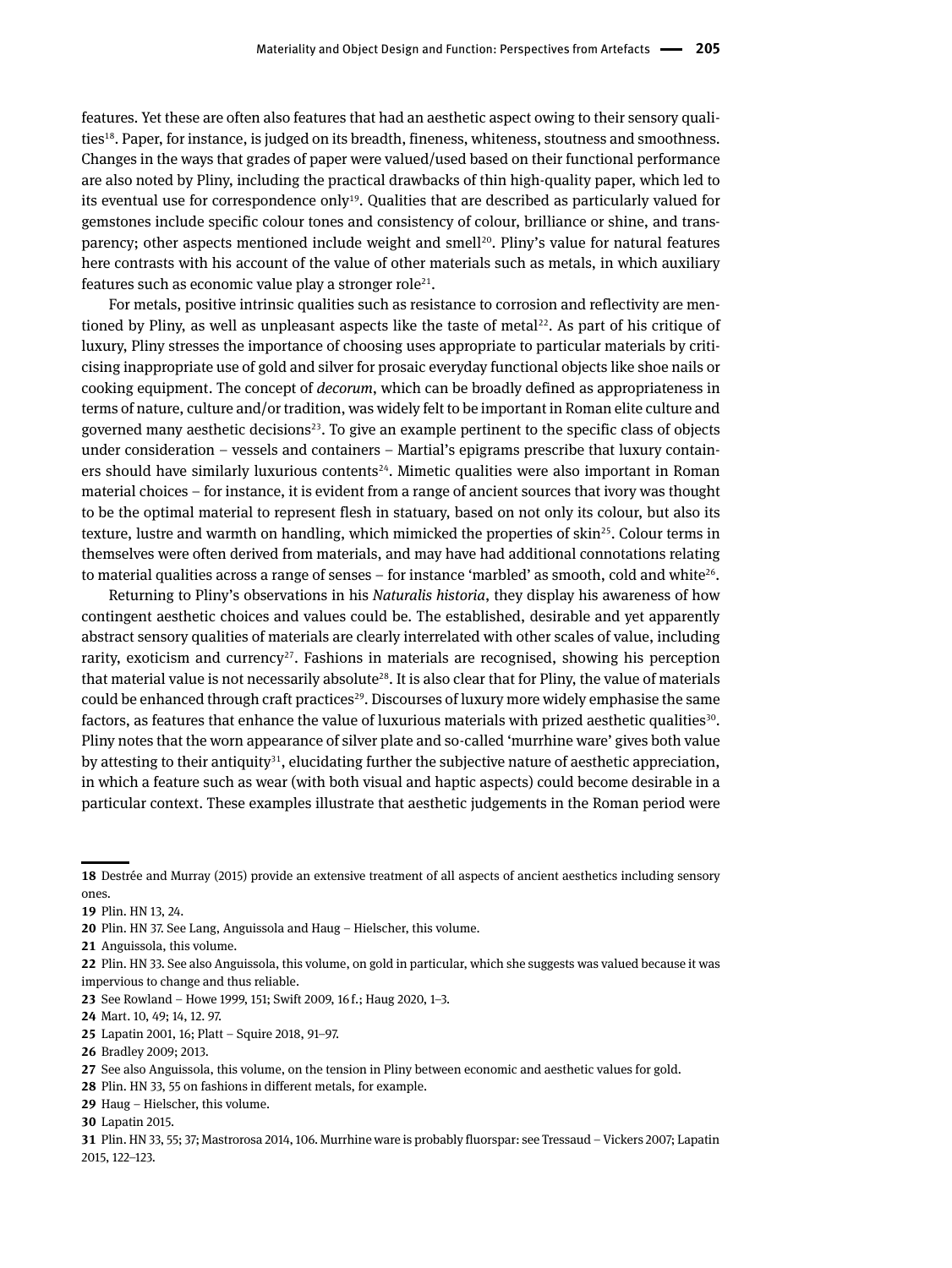not disinterested, but were rather entangled in the attribution of social values and the assertion of status and power, and also had wide implications for social relations.

Of course, these perspectives only show us viewpoints from elite culture, and we know very little about how aesthetic appreciation may have differed among those of lower social status or diverse, non-Roman cultural backgrounds, especially in the western Roman provinces that had no history of deep Hellenistic cultural influence. We can however see that everyday artefacts in nonelite materials do often conform to elite aesthetic norms. Many ordinary Roman artefacts, as well as prestigious ones, show careful attention to established Roman aesthetic values such as symmetry, proportion and cultural 'appropriateness' or *decor*.

Two principal points we can take from the above discussion when examining objects used in everyday life in relation to design, aesthetics and materials are as follows:

- 1. An aesthetics of all the senses is needed when considering objects visual qualities, but also smell, texture, temperature, weight and taste may all have been important considerations in constructing a pleasurable experience for users, or minimising qualities that were perceived as unpleasant.
- 2. Aesthetic judgements were not absolute but context-dependent for instance depending on aspects such as the fashions of the time, cultural preferences that varied among different social groups, and judgements on what material was felt to be appropriate in a certain situation or for a particular function. Aesthetic objects did not have abstract qualities, perceived in a disinterested way, but were implicated in social relations.

#### **Glass**

In this section, we will investigate some of the ways in which glass vessels conform to, or diverge from, the norms of elite Roman aesthetic appreciation, and how they illustrate other aspects of aesthetics in Roman culture.

One of the ways that glass as a material was valued in Roman culture was for the aesthetic qualities it shared with precious and semi-precious stones, which included degrees of transparency, colour (or colourlessness, to imitate rock crystal), relative hardness and shine. Glass was often used to imitate these more valuable materials<sup>32</sup>. To give an example, marbled and layered glass was sometimes used to create a resemblance to variegated marbles or other semi-precious stones, with this practice developing alongside the increasing use of ornamental stone during the  $1<sup>st</sup>$  century B.C. and peaking during the  $1<sup>st</sup>$  century A.D. The imitations, used mainly for vessels such as dishes and bowls, are often quite specific and have been well-documented for particular types of semi-precious stone such as agate, alabaster, onyx, red and green porphyry, as well as cipollino and giallo antico marbles<sup>33</sup>. To mimic the natural veining and imperfections of stone, an irregular appearance to the decorative detail is needed, and this can be created readily due to the flexibility and versatility of glass as a material, thus meeting the established aesthetic criterion of variegation. Another shortlived fashion dating from the 1<sup>st</sup> century A.D. was for strongly coloured, thick-walled cast glass vessels (Fig. 1), which may have also originated as an imitation of vessels made from semi-precious materials, although the association is not so clear in this case<sup>34</sup>. The phenomenon of imitation is a complex one, covered in other contributions to this volume<sup>35</sup>. Here, we can make the broader

**<sup>32</sup>** On rock crystal and its glass imitations, see Vickers 1996; Stern 1997.

**<sup>33</sup>** Cisneros Cunchillos et al. 2013. For some examples of stone vessels, see Belli Pasqua 1989. See also Lang, this volume, on valued qualities of precious and semi-precious stones.

**<sup>34</sup>** Tait 1991; see also Cisneros Cunchillos et al. 2013.

**<sup>35</sup>** Flecker, this volume, speaks of 'creative appropriation and emulation and intermaterial exchange'; Engels, this volume, argues for complex interdependencies between similar forms in different materials. Both question the assumption of one-directional influence from a so-called original to its apparent imitation.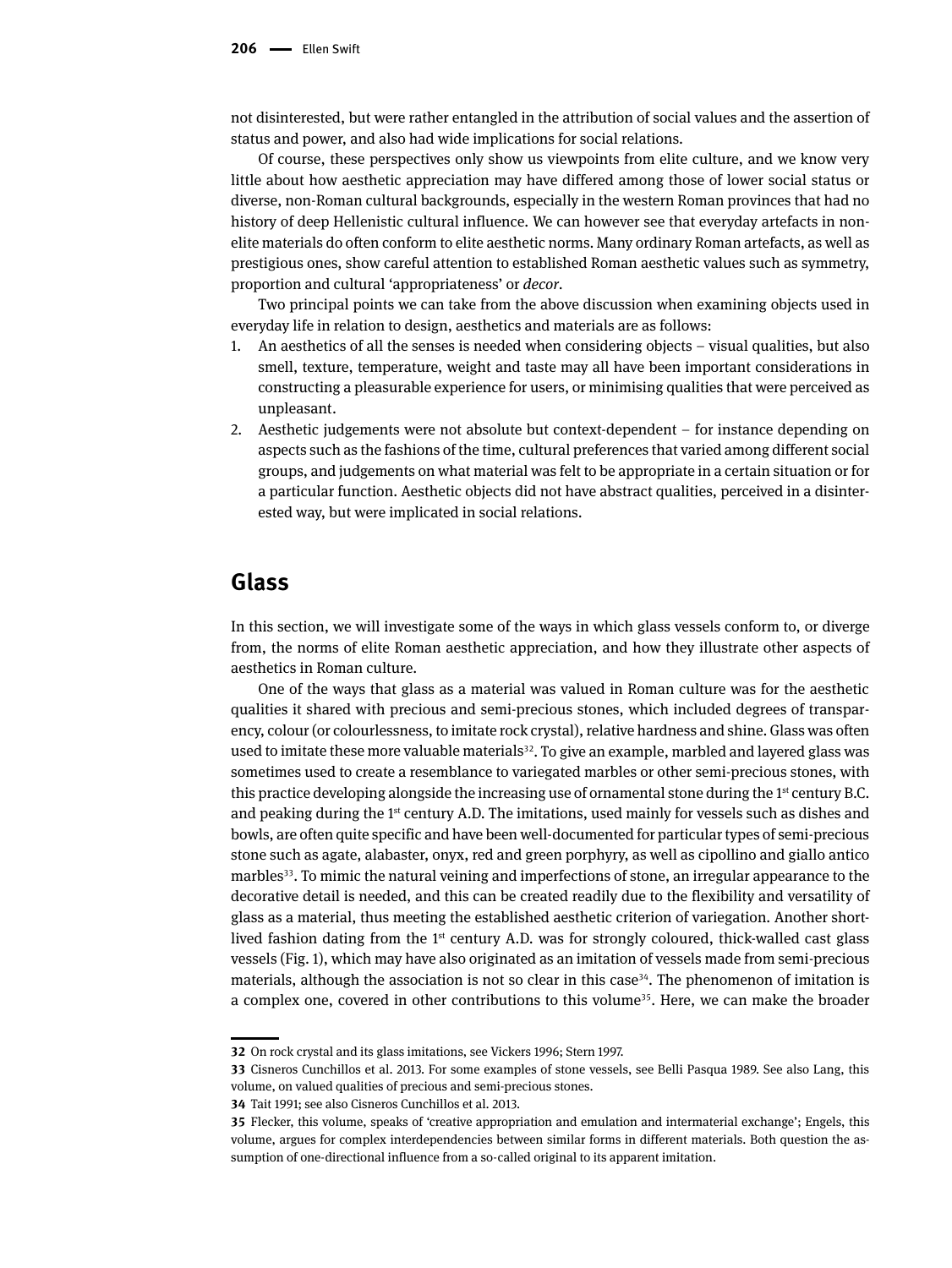

**Fig. 1:** Cast glass vessel; New York, Metropolitan Museum of Art, inv. 81.10.128.

point that although these types of glass vessels illuminate adherence to established aesthetic norms such as symmetry, variegation and so on, the way that they ceased to be fashionable after the  $1<sup>st</sup>$ century A.D. illustrates that aesthetic conformity did not necessarily give them enduring value.

Vessels produced in glass often contained food or drink. One aspect of glass as a material in relation to the design of containers is its pliability<sup>36</sup>. It can be easily moulded into diverse forms, which can be designed to suit the intended use of the object as a vessel for various commodities, following the Roman concept of *decorum* (appropriateness). Matching the theme of decoration to the function of a vessel, for example, is very common in Roman culture. This can constitute either the decoration applied to the vessel, or the figurative form of the vessel itself $37$ . Instances in moulded glass include grape-shaped flasks that would be considered appropriate as wine containers, or date-shaped bottles that probably contained date oil<sup>38</sup>.

Clearly the visual qualities of glass were regarded as important, and a passage from Achilles Tatius provides evidence that transparency was a visual material quality that could be admired. It compares the transparency of a glass drinking cup to that of the water from the Nile that it contains39. This immediately suggests that glass vessels may have been perceived as particularly 'appropriate' for drinks such as water and wine $40$ , because the colour and transparency of the glass vessel itself mimicked the aesthetic qualities of the liquid that it was designed to hold. The material evidence provides support for this view. Completely colourless drinking vessels with watery themes in their decoration are relatively common in surviving glassware (Fig. 2 shows a  $2<sup>nd</sup>$  century A.D. example), and it is evident from Roman conventions of *decorum* or 'appropriateness', as described above, that they were designed to hold water<sup>41</sup>. The choice of colourless glass, which was not easy to produce, was significant in how it resembled the water itself $42$ . There is also some evidence of

**<sup>36</sup>** This quality is the subject of comment (if misunderstood) in Roman literary sources: see Stern 1994, 441 f.

**<sup>37</sup>** See Swift 2009, 123–127 for examples, including dining vessels with Bacchic themes and toilet articles depicting Venus. For the Late Roman period, see also Schneider 1983, 32–34; Elsner 1995, 265 f.; 2003.

**<sup>38</sup>** Multiple examples of each are known, for instance, Stern 1995, 149–157. 232–238; Grossmann 2002, 40 f., Figs. 34 f.; New York, Metropolitan Museum of Art, inv. 91.1.1295; 17.194.255; New Haven, Yale University Art Gallery, inv. 1955.6.64; 1955.6.65; 1930.394; London, British Museum, inv. 1878,1230.60; 1856,1226.1178; 1856,1226.1168; 1868,0110.502. See also Swift 2021.

**<sup>39</sup>** Ach. Tat. 4.18, with thanks to Anna Anguissola for her reference to it at the conference.

**<sup>40</sup>** These are the two types of drinks shown within drinking cups depicted in Roman wall paintings: Naumann-Steckner 1991, 95 Pls. XXb; XXIIa.

**<sup>41</sup>** Swift 2009, 133 f.; for some examples, see Painter 1975; Fleming 1997, 9.

**<sup>42</sup>** Discussed further in Swift 2009, 132–137. Both decolourised and deliberately coloured glass were available from the Hellenistic period onwards: see Stern 1994, 475. On methods of decolourisation, see Jackson 2005.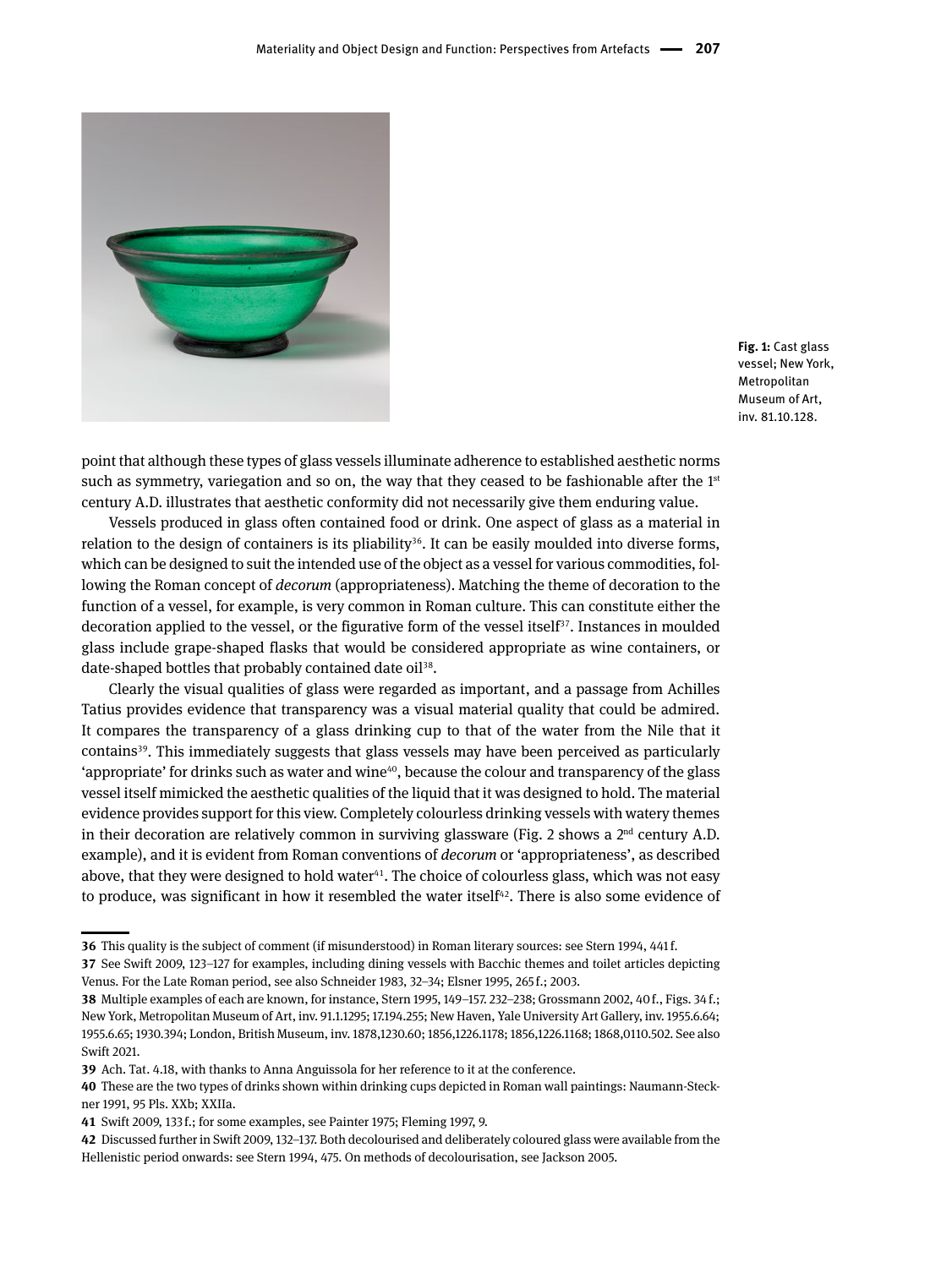

**Fig. 2:** Colourless glass cup with Nilotic scene; London, British Museum, inv. 1868,0501.919.

purple glass being used for wine jugs, whose function can be inferred from their decoration with Bacchic imagery<sup>43</sup>. The coloured translucent glass imitated the wine that the vessels were designed to contain. These kinds of associations appear to be long-lived, with examples from both the earlier and later Imperial periods<sup>44</sup>.

Vessels are often important in aesthetic terms in the way that they present their contents to the user45. The quality of translucency/transparency corresponds to functionalist aesthetics in the way that the user could see immediately how much liquid was left inside a vessel without having to look into the top of it, for instance. Choices in whether to use opaque or translucent glass could relate to the desire to conceal or reveal the contents of a vessel (discussed further below for metal vessels) – in the case of transparency, displaying the promise of the experience to be enjoyed, and/ or assuring its quality<sup>46</sup>. The use of transparent glass also heightens the quality of fragility that can potentially be associated with this material.

Roman literary sources cite friability as a negative characteristic of glass, as well as ceramic and stone<sup>47</sup>, and this fragility does not, at first sight, seem to suit a functionalist aesthetic. Thick-walled cast glass vessels were less fragile than the semi-precious stone vessels they may have imitated; for example, the mineral structure of fluorspar can lead to planar breakage (cleavage) which does not occur in glass. Yet cast glass was susceptible to conchoidal fracture, and complex forms such as diatreta were difficult to create without breakage<sup>48</sup>. Glass blowing facilitated the production of thinner walled vessels, increasing in degree the desirable quality of transparency (discussed above) but also considerably increasing vessel fragility<sup>49</sup>. It might be supposed, therefore, that the choice of glass for tableware does not conform to functionalist aesthetics. However, for vessels intended for food and drink, an aesthetics of all the senses is important, and on these terms glass has positive attributes from a functionalist aesthetic perspective. It would have been considered

**<sup>43</sup>** Swift 2021. For a specific example from the Late Roman period, see Whitehouse 2001, 127–129. 633.

**<sup>44</sup>** For later Roman examples, see Whitehouse 1997, 199; Swift 2009, 135, Figs. 3. 20.

**<sup>45</sup>** Saito 2007, 120; Swift 2009, 108.

**<sup>46</sup>** Martial (4, 85) observes that a transparent vessel allows the user to assess the quality of its contents.

**<sup>47</sup>** Mart. 14, 115. The problem of glass cracking when used with heated liquids was addressed by Roman authors: see Mart. 12, 74; 14, 94; Matthews 1969, 41.

**<sup>48</sup>** On cleavage and fracture, see Hall 1994; on fluorspar in particular, including references to its fragility in Roman literary sources, see Tressaud – Vickers 2007, 148. For *diatreta*, see Vickers 1996.

**<sup>49</sup>** For an account of glass-blowing techniques and the production of very thin walls, see Stern 1994, 444–450.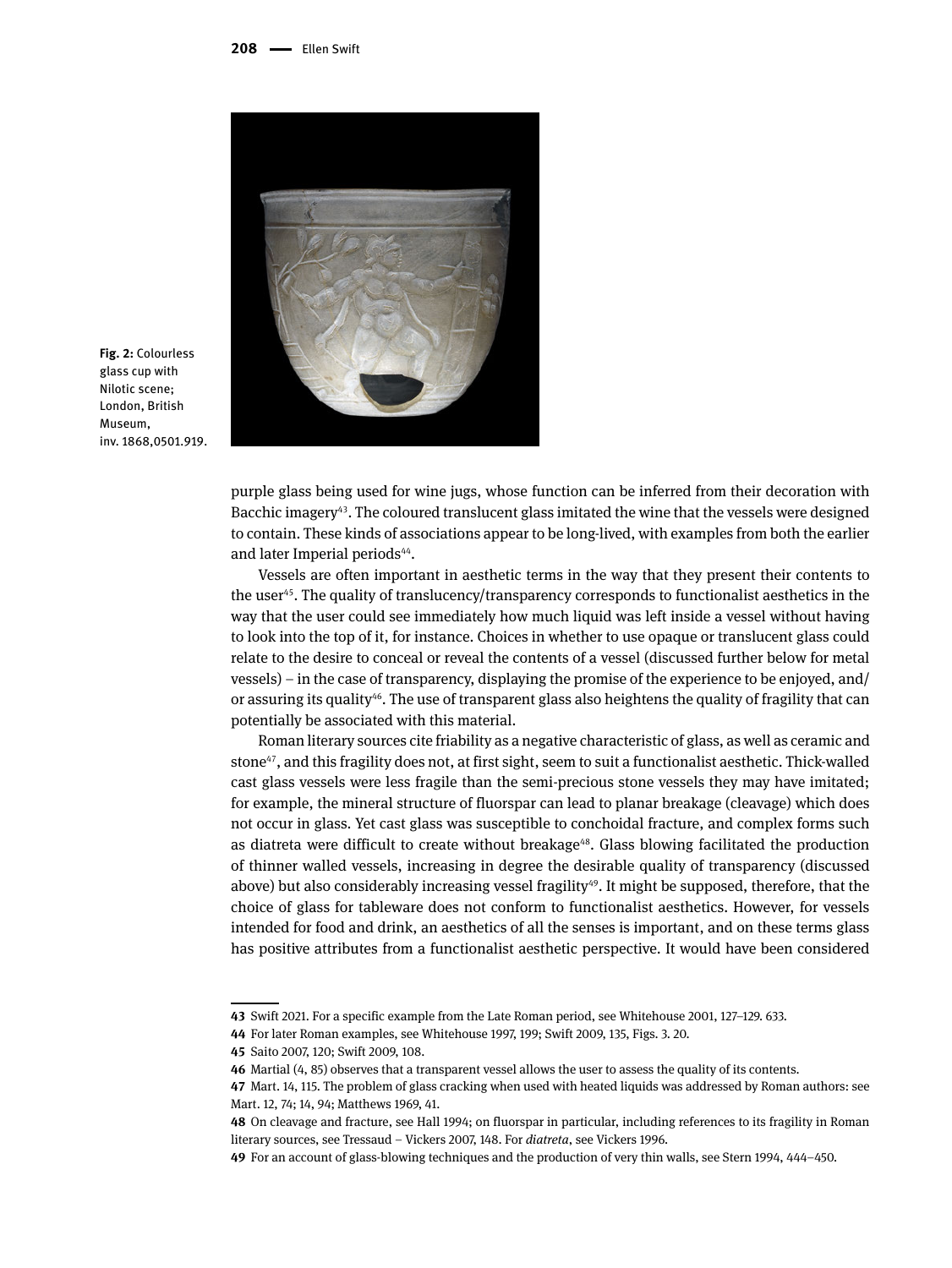aesthetically appropriate as a material despite its fragility, because of its demonstrable value in fostering a pleasant eating and drinking experience, one that did not involve the unpleasant tastes and smells associated with metal vessels<sup>50</sup>. Glass bottles could be used to store liquids without any contamination of the contents, and glass jugs and cups as tableware were particularly suited to mildly acidic substances like wine or grape juice, which reacted with metal surfaces.

Beyond functional practicality, fragility can be considered useful as a material property in other ways too. It was important in the social construction of relative value for glass as a material, for instance, performing conspicuous consumption by its frequent need for replacement. Its fragility during the production process increased the economic value of complex forms like *diatreta*51.

Glass vessels, in general, conform to established aesthetic principles of unity, balance and symmetry<sup>52</sup>, in both their design and decoration or its absence. Shapes that dominate, such as circular bowls, platters, beakers and dishes, are obviously symmetrical, and handled vessels often maintain mirror-image symmetry and balance through the presence of paired handles, for instance on the popular kantharos and amphora forms. Techniques such as casting and moulding facilitate symmetry and a uniform appearance. Particular decorative motifs are normally disposed to construct a balanced design, rather than irregularly positioned. A more marked departure from Roman aesthetic conventions is sometimes evident, however. Let us consider as an example mosaic glass bowls produced during the 1<sup>st</sup> century B.C. to 1<sup>st</sup> century A.D. (Fig. 3). The bowls are circular and therefore symmetrical in overall form, and feature recognisable flower motifs, but these are distorted and composed into designs that are very irregular and lacking in symmetry and balance $53$ . Unlike the marbled or layered glass described above, from which this decorative style probably developed, the effect is very singular and does not mimic a natural material, the main context in which such variegation otherwise occurs<sup>54</sup>. Judged against conventional Roman aesthetic standards, it would perhaps be thought disordered and unappealing. However, such bowls were clearly valued items, and their appearance must have been judged aesthetically pleasing to their purchasers55. The effects that could be produced by experimentation with materials and techniques are likely to have been valued because they were distinctive innovations and displayed well the capabilities of the materials used. They make use of the singular properties of glass, and show how distinctive design could create value for a glass object in its own right, rather than as a proxy for another substance.

Some colours of glass were more difficult to produce than others. The technological demands of producing opaque red glass<sup>56</sup>, for instance, can be suggested to have affected the incidence of its use, since among the many catalogues of Roman glass vessels that exist, opaque red as a base colour is unusual, while at the same time terracotta red was highly favoured for ceramic vessels (e.g., Arretine ware, or terra sigillata)<sup>57</sup>. As a further example, we can take a representative selection

**<sup>50</sup>** Its value in this regard is documented in literary sources: see Petron. Sat. 40–41; Plin. HN 34, 48; see also Stern 1994, 479; Ingemark 2014, 207; Swift 2017, 110.

**<sup>51</sup>** Precisely this relationship between fragility and economic value is expressed in Plin. HN 33, 2 in relation to semi-precious stone.

**<sup>52</sup>** Vitr. De. Arch 1, 2; discussed in Swift 2009, 16 f.; see also Destrée – Murray 2015, part 3; Ravasi 2015, 250–251.

**<sup>53</sup>** For more on mosaic glass, see Tait 1991a, 48–56; Dawes 2002; Facchini 2011; Freestone – Stapleton 2015. The overall pattern in this type of vessel also has the effect of disguising its form: see Haug – Hielscher, this volume.

**<sup>54</sup>** The phenomenon is an example of the 'creative appropriation' discussed by Flecker, this volume.

**<sup>55</sup>** This is evident both from the fact of their existence, and because their value is indexed through their complex technique of manufacture and requirement for specialist craft knowledge: see Dawes 2002. The flourishing of new workshops in Italy for the production of mosaic glass (see Facchini 2011) seems likely to relate to its distinctive and desirable aesthetic qualities, rather than wider characteristics general to glass vessels as a category, which could be met by other types of production.

**<sup>56</sup>** Bateson 1981, 74; opaque red requires the control of internal oxidation processes (Freestone – Stapleton 2015, 71). For more on the production methods of coloured mosaic glass, including opaque red, see Freestone – Stapleton 2015. **57** See, for example, Whitehouse 1997; 2001, 210. 774 (the former glass catalogue has no examples; the latter has one probable opaque red vessel, decorated with other colours). In a catalogue of 184 examples, Facchini (2011) has one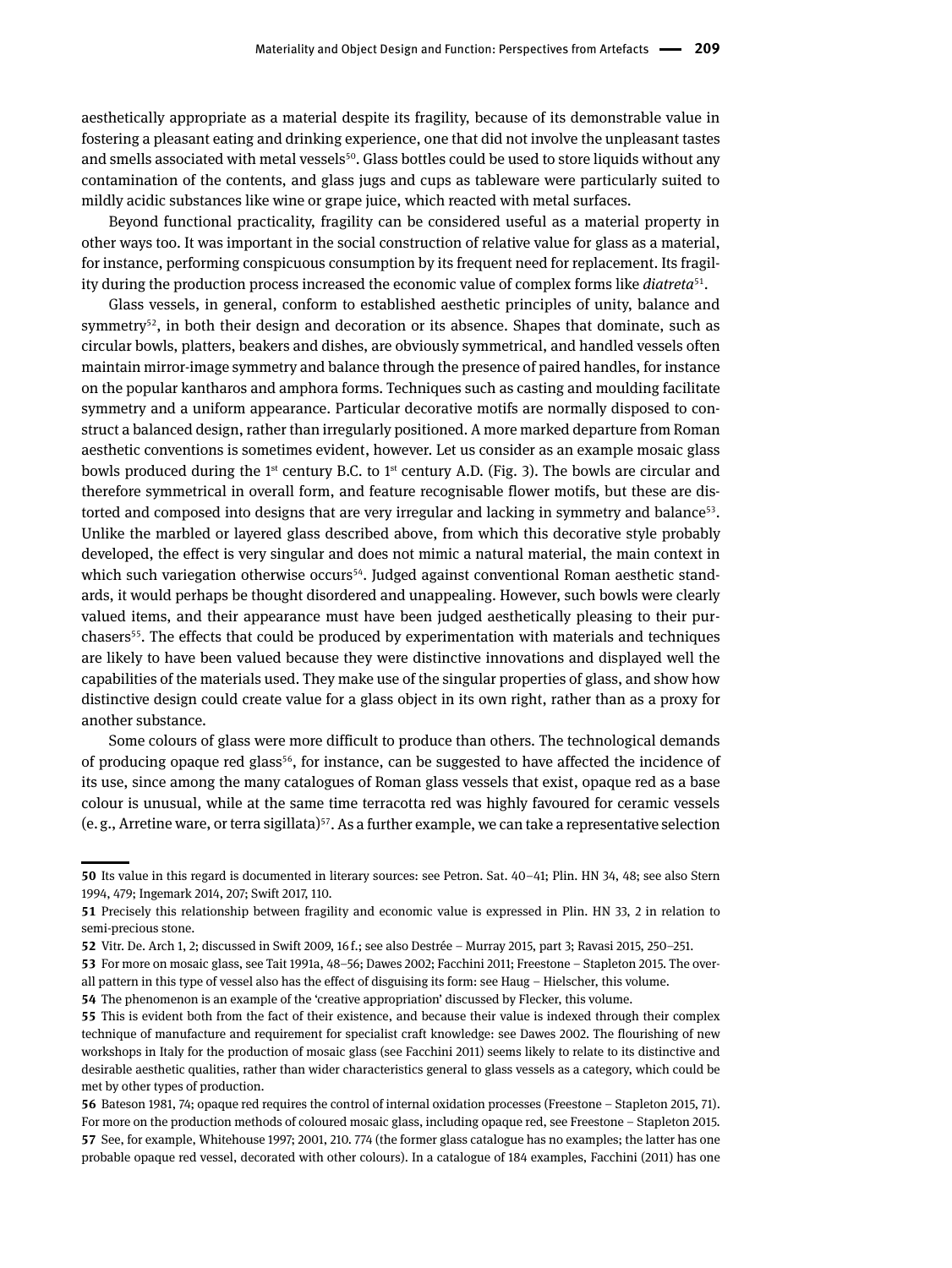

**Fig. 3:** A fragment of a mosaic bowl; New York, Metropolitan Museum of Art, inv. 17.194.396.28.

of mosaic glass fragments from the Princeton University Art Museum. Fifteen fragments from fourteen glass vessels (bowls, dishes and plates), all dating from the late 1<sup>st</sup> century B.C. to the early 1<sup>st</sup> century A.D., illustrate typical colour combinations. Five fragments contain no red glass<sup>58</sup>, eight include red as one among the multiple minor colours used<sup>59</sup>, and only two are predominantly red in colour, with other colours used as accents $60$ . Although it has been proposed that opaque red glass was made to imitate stones such as haematite and red marbles<sup>61</sup>, the challenges presented by its production could also have led to an enhanced economic value that extended beyond its imitative properties, and this would certainly have been the case for its use in the above mosaic glass, which cannot be argued to mimic semi-precious stones.

Following this discussion of the qualities of glass as a material for vessels, let us illuminate these further by considering the vessel shown in Fig. 1 from a phenomenological perspective. This will further highlight some of the possibilities offered by glass as a material, in relation to experience and sensation. The vessel is heavy, of similar weight to an equivalently sized stone  $v$ essel $62$ , and its bevelled rim and carinated form provide both visual and tactile variation. Like stone vessels, it is cold to the touch. The way that the vessel wall changes shape provides a contrast with its uniformly smooth surface. The glass is translucent and strongly coloured, so that in good lighting conditions, light shines through its walls (contrasting with darker areas such as the base), and cast a green light onto the surface on which it was placed. These effects would be most visible in daytime or under well-lit conditions, when colours are more visible to the human eye. If such effects were valued in Roman culture, the object may have mainly been used in this kind of context in order to maximise them $63$ . The colour and light effects would change when the vessel was filled with particular contents, for instance, making the filled areas look more opaque. The colour of any contents could have been chosen to either harmonise or contrast with the strong

vessel with an opaque red base colour (Facchini 2011, 115. 125), one with a translucent red base colour (Facchini 2011, 115. 129), and three with a red base colour for which the opacity is not specified (Facchini 2011, 132. 178–180). For some further examples of rare opaque red vessels, see Cisneros Cunchillos et al. 2013, 288.

**<sup>58</sup>** New Jersey, Princeton University Art Museum, inv. y1939-87c. y1939-49a-b. y1939-87 f. 1995-155.

**<sup>59</sup>** New Jersey, Princeton University Art Museum, inv. y1939-50. y1929-295. y1939-87a. y1939-87g. y1939-87i. y1931-25. y1939-87d. y1939-87b.

**<sup>60</sup>** New Jersey, Princeton University Art Museum, inv. y1939-87e. y1939-87h.

**<sup>61</sup>** Cisneros Cunchillos et al. 2013, 288.

**<sup>62</sup>** Glass has a similar specific gravity to that of rock crystal, and slightly less than that of marble.

**<sup>63</sup>** See Swift (2021) on objects which, by contrast, have contrasts in lightness and darkness which would have been evident in poorly lit conditions. For more on the valued qualities of colour, see Bradley 2009; Sassi 2015.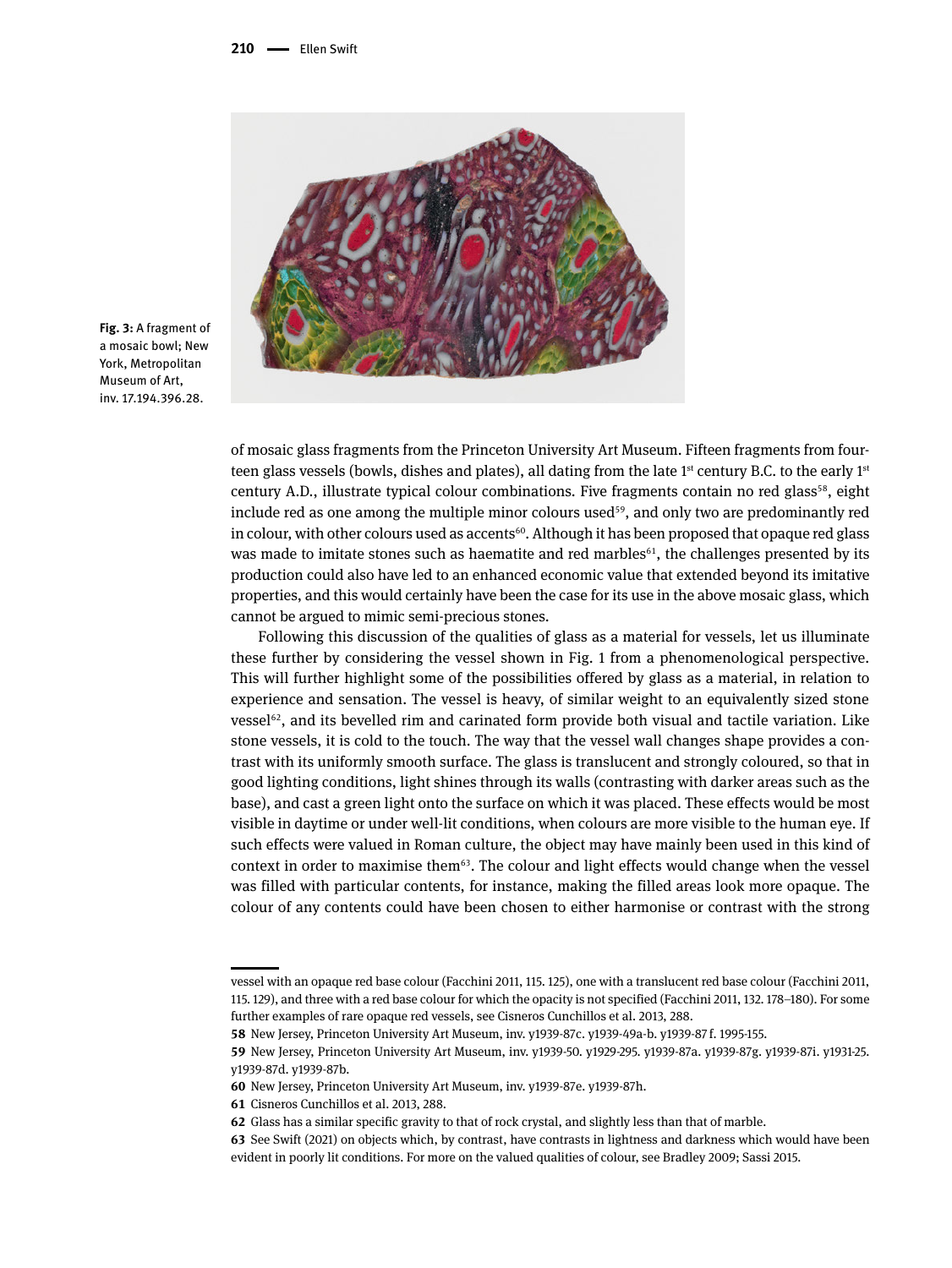colour of the vessel; perhaps the former is more likely if the Roman value for *decorum* (see above) is taken into account.

To sum up, the aesthetic features of glass that were clearly valued in Roman culture include its quality of resemblance to other substances (especially as regards colour and degree of transparency), yet also its more distinctive features that could not be easily replicated in other materials, as well as qualities beyond the visual, such as those of touch, and the absence of strong taste and smell.

#### **Metals**

Metal vessels are opaque, can exist in a variety of colours, and have surface textures ranging from matte to highly polished. Let us examine these various features in relation to aesthetic appearance. While the physical properties of the material are generally well-suited to the common functions of vessels used in dining and toiletry, surface properties such as oxidation do have implications for their effective practical function, and so will be considered in detail.

The colour of metal is an obvious aesthetic property that was important in antiquity, and although metal is not as versatile in terms of colour as glass, much variety can be created with the use of a range of metals and their combination in different alloys. The existence of polychrome objects, created by using gilding, patination and/or inlays of different metals, shows the purposeful deployment of colour as an aesthetic feature of metals. A well-studied example is a group of bronze objects with a black patinated surface, which Alessandra Giumlia-Mair identifies as the prized alloy 'Corinthian bronze'64. They have multi-coloured inlays (red, silver, gold and orange) and scientific analysis has determined that these were made from different metal alloys of varying composition. The group includes two vessels, a jug and patera, and all were probably produced in Egypt during the 1<sup>st</sup> century A.D.<sup>65</sup>. Further examples of bronze vessels with silver or other inlays can also be cited<sup>66</sup>. More commonly, silver vessels often feature gilding as an element of their decoration, creating a subtler polychrome effect $67$ .

As has been mentioned above, the opacity or relative transparency of a vessel can relate to the way it presents its contents to the user. That the designers of Roman vessels were interested in the possibilities that opaque metal vessels held for concealment and revelation is well illustrated by the extant objects which, when used with particular contents, would have concealed a visual surprise at the base of the vessel. The most famous examples are the Hercules and Cybele bowls from the Hildesheim treasure (Fig. 4 shows the Hercules bowl or *phiale*)<sup>68</sup>. However, other less elaborate instances can also be cited, which are perhaps also more likely to have had a functional use than the Hildesheim bowls, such as a 1<sup>st</sup> century A.D. copper alloy patera with a modelled head of Medusa

**<sup>64</sup>** Giumlia-Mair 2015; see also Jacobson – Weitzman 1992. See Haug – Hielscher, this volume, for Pliny's remarks on Corinthian bronze. For patination more widely, see La Niece – Craddock 1993.

**<sup>65</sup>** Giumlia-Mair 2015.

**<sup>66</sup>** For example, London, British Museum, inv. 1884,0409.4, a bronze cup dating to the early 1<sup>st</sup> century A.D. with silver inlay, and inv. 1853,0218.6–7, two inkpots with a black surface decorated with silver and gold-coloured inlay. For polychrome metal inlays in furniture, see Devogelaere 2017.

**<sup>67</sup>** See, for example, 1<sup>st</sup> century A.D. examples in London, British Museum (inv. 1867,0508.1410 and 1872, 0604.1100); see also Lapatin 2015, 101-104 Pls. 75-79, for further 1<sup>st</sup> century B.C.-1<sup>st</sup> century A.D. examples. For more on gilding, see Oddy 1993; Lapatin 2015, 32.

**<sup>68</sup>** It has been suggested that such elaborate vessels were for display rather than for use. See Painter 2001, 24 f., for discussion of a similar *phiale* (M14, Pl. 14) from the Insula of the Menander hoard at Pompeii, which was found with a stand for display. Matthews (1969), however, proposes that *phialae* were used for wine; Lapatin (2015, 37) cites their earlier use as ritual vessels in libations. There is wider evidence that valuable pieces of silver in general, such as antiques, were actually used: see Mastrorosa 2014, 105.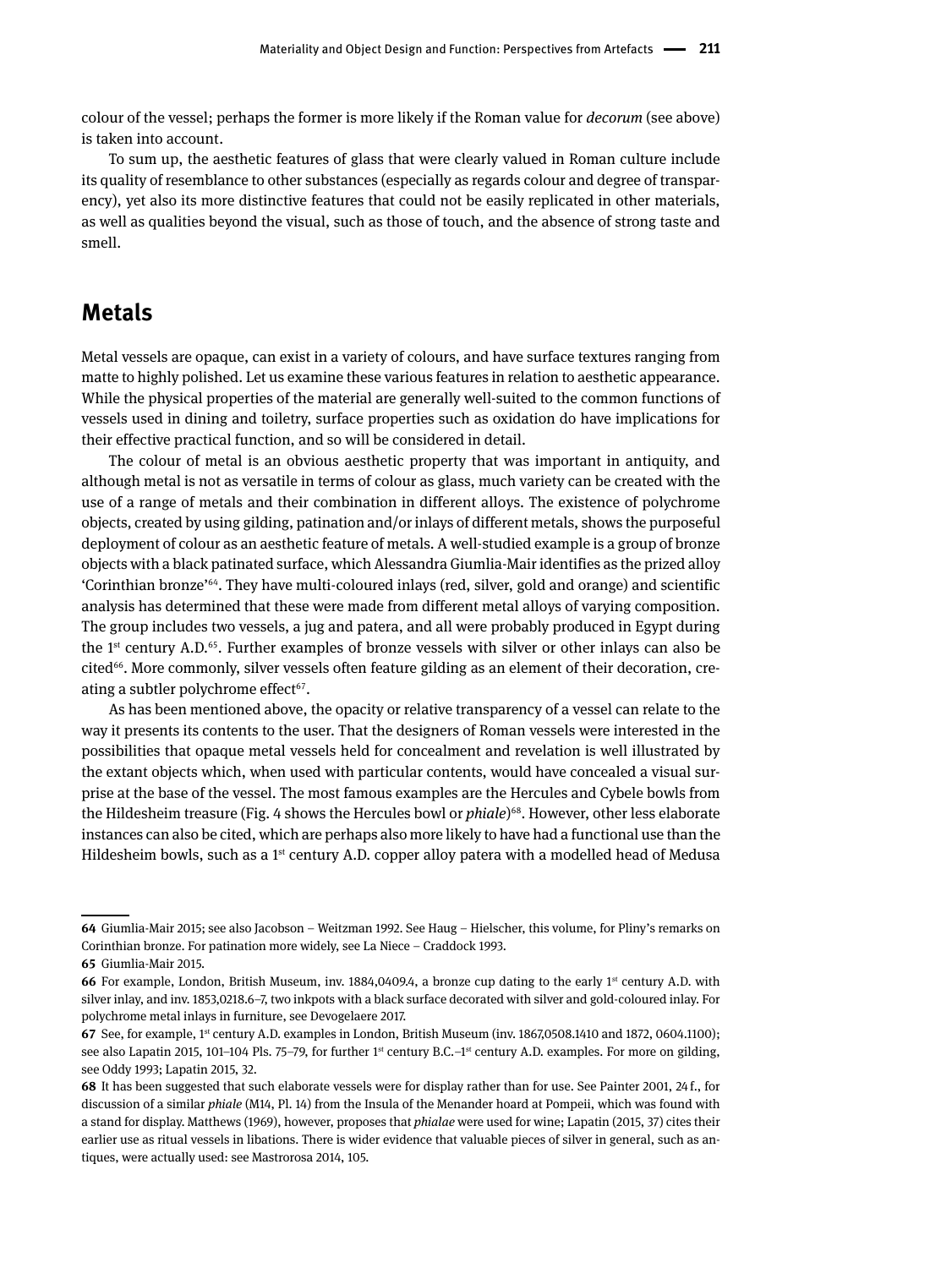

**Fig. 4:** Hildesheim Hercules bowl; Berlin, Altes Museum, inv. 3779,2.

projecting from the centre bottom of the vessel<sup>69</sup>. Her terrifying gaze was revealed as the contents were poured out<sup>70</sup>.

Objects made from materials like copper alloy (especially brass) would be bright and resemble gold when freshly made, but would quickly tarnish. Silver also tarnishes over time to a grey or black colour. The scales of value that Pliny sets out for metals are based on how different materials age, with gold the favoured material, as it was impervious to change, and the oxidation of base metals, especially the rusting of iron, noted as a significant drawback<sup> $71$ </sup>. However, as noted above, for some metal objects that were markedly aged in appearance, this could constitute a positive feature, as it attested to their antiquity<sup>72</sup>. This prompts a consideration of the aesthetics of ageing in relation to metals.

Although deliberate patination of metals did exist, and for silver it has been argued that this was intended to imitate the natural patina that would build up on the surface over time<sup>73</sup>, there is also plenty of evidence that the original appearance of vessels was valued and maintained through cleaning and polishing. There are references in Roman literary sources to vessels made of copper alloys and silver being polished. Beetroot juice is mentioned as a cleaning product for silver and copper in a list of recipes, and other cleaning substances included ashes, vinegar, chalk, brine and alum. The polished vessels were coated with a protective layer of oil or fat that also enhanced their shine<sup>74</sup>.

**<sup>69</sup>** For the Hildesheim bowls, see Gehrig 1967; Hitzl et al. 1997, 32–87; Faust 2015, 91–101; Medusa patera: London, British Museum, inv. 1882,0405.1.

**<sup>70</sup>** This example was found in a grave, but a similar patera with Medusa is depicted in the frieze decorating the late 1<sup>st</sup> century A.D. Temple of Vespasian and Titus in Rome (see Ludi-Blevins 2017, 242 Fig. 5), depicting objects used in ritual practice.

**<sup>71</sup>** Plin. HN 33 f. He also discusses other factors that affect value: see Haug – Hielscher, this volume.

**<sup>72</sup>** Pliny (HN 33, 55) suggests that wear on silver increased its value. Martial (8, 6) refers to antique silver as 'smoky silver', which seems to refer to tarnish on silver as a feature that indexed its prized age (many thanks to Dunstan Lowe for an opinion on this). The value that antiquities (including silver tableware) enjoyed, and Roman practices of collecting, are discussed by Mastrorosa (2014).

**<sup>73</sup>** As noted above; see also references to patinated silver in Plin. HN 33, 46; Vickers 1995, 191 f., on naturally patinated silver. Boardman (1987) argues that silver was never deliberately blackened; however, Pliny (HN 20, 46) gives a recipe for this. See also discussion in Flecker, Engels, and Haug – Hielscher, this volume.

**<sup>74</sup>** Croom (2011, 89–91) brings together the primary evidence; her sources include especially Leyden Papyrus X.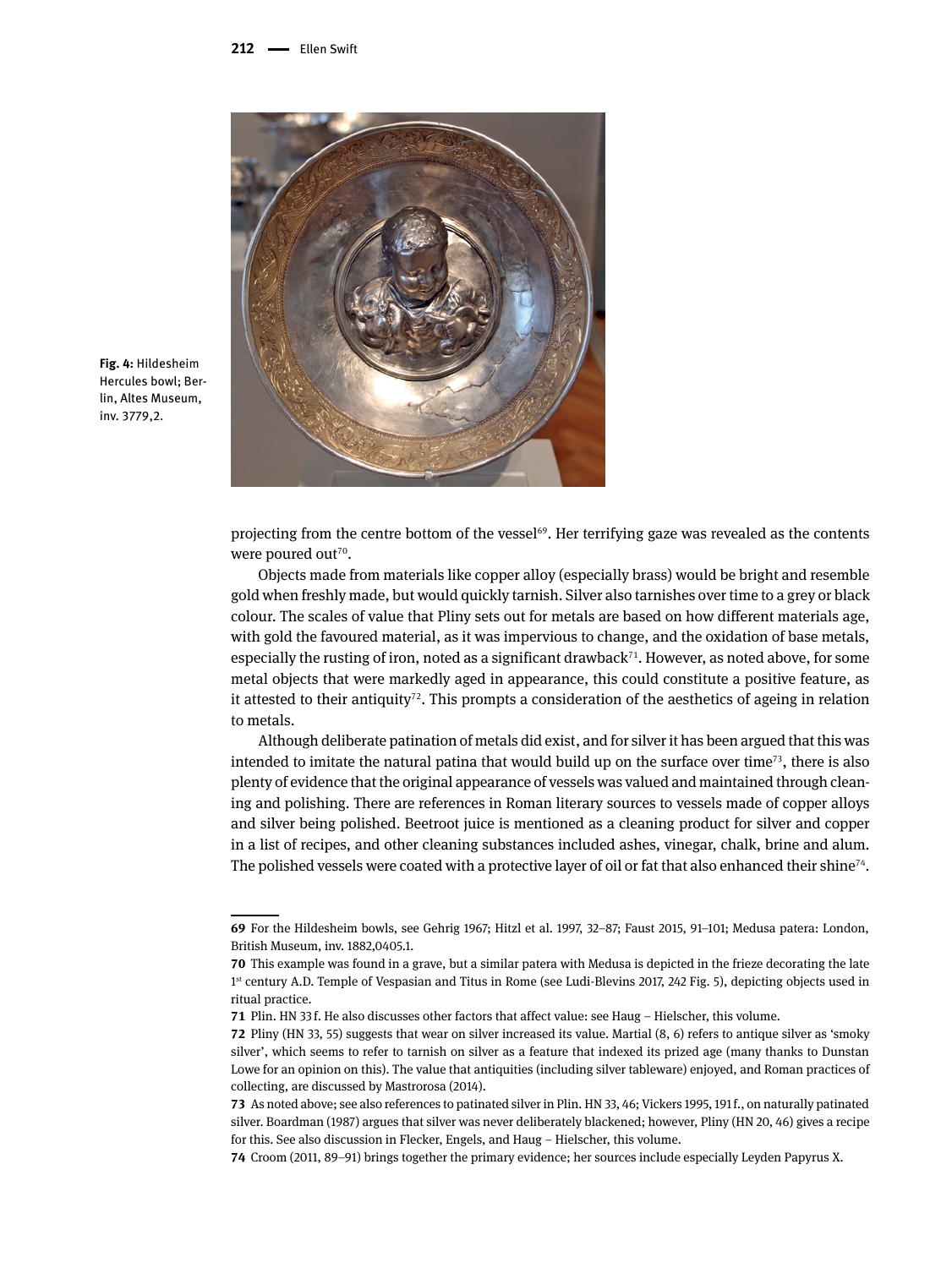If we contemplate what polishing achieves beyond the immediate result of a shiny reflective surface, we can consider the idea that it aims to return a vessel to the appearance of newness, although since no one who had seen the vessels on more than one occasion would be deceived by this, the value of polished silver perhaps relied instead on other factors. Certainly, the aesthetic qualities of brilliance and shine were admired<sup>75</sup>, but this is unlikely to represent a disinterested form of aesthetics, when we consider that labour was required to keep silver in this condition: the richest households would employ a slave specifically to look after silver plate<sup> $76$ </sup>, and this knowledge no doubt informed the viewer's pleasure in, and admiration of, these qualities as something only the rich could afford to maintain. We can even consider that the value of silver would actually be enhanced on account of the known labour costs of maintaining it in good condition<sup>77</sup>, so its susceptibility to tarnishing could be considered as a property that increased its value from a design perspective. A more immediate factor from the point of view of functional aesthetics is that the shiny, polished surface of metal vessels offered an assurance to the user that the metal was free of unpleasant-tasting corrosion products. Any verdigris remaining on copper alloy vessels, for example, significantly impaired flavour, and might even cause illness<sup>78</sup>. Evidence from other types of objects demonstrates analogous actions taken by craft producers to minimise unpleasant tastes, for instance coating copper alloy spoons in white metal ('tinning') to prevent the mouth coming into contact with the unpleasant tasting copper underneath<sup>79</sup>.

At one extreme, returning an object to an appearance of newness could merely have been part of a regular cycle of cleaning tasks, which both demonstrated and renewed its aesthetic value<sup>80</sup>, or it may have been carried out especially to prepare an object for a special occasion. In this scenario, polishing became a way of ritualising an important occasion by marking out the items involved as different to the norm.

Although there is much evidence that the shiny appearance of metals was highly valued, as we have seen above, patinas were sometimes deliberately created. Black patinated silver could have been produced to resemble natural patinas on antique objects, giving the illusion of  $age^{81}$ , and we should also consider whether the oxidised, green appearance of bronze was valued in particular circumstances, instead of a bright, reflective surface. There are many extant Roman period bronze vessels with a green surface; some have been 'restored' to a coppery appearance through conservation (Fig. 5). However, it is difficult to establish their original appearance during the period of their use. Experimental archaeology research has established that artificial patinas of a green colour, along with other colours such as red, black and metallic tones, can be created using acid and alkali reagents, and so this can also be considered as a possibility. Further scientific analysis may help to establish their use more certainly, for instance identifying areas of patinated metal that lie underneath other original features<sup>82</sup>.

Lead-glazed ceramic vessels made principally in Asia Minor during the  $1<sup>st</sup>$  century A.D. (Fig. 6) have a green colour on their exterior surface similar to oxidised bronze and occur in a range of forms that also exist in metal, such as drinking cups, bowls, jugs and paterae<sup>83</sup>. A deliberate imitation of

**82** Devogelaere 2017.

**<sup>75</sup>** Plin. HN 33; Haug – Hielscher, this volume, for further discussion of Pliny on this topic. See also Sassi 2015 on the admiration of these qualities in ancient aesthetics.

**<sup>76</sup>** Croom 2011, 90.

**<sup>77</sup>** On conspicuous waste, including activities that are deliberately time-consuming, see Veblen [1899] 1928, 68–101. **78** Croom 2011, 89 f.

**<sup>79</sup>** See, for instance, London, British Museum, inv. 1922,0701.1; 1978,0102.532; 2010,8043.1; from metal analysis of a sample from Richborough, tinning appears to increase as a practice in the later Roman period: see Bayley 1984. **80** For more on the aesthetics of cleaning, see Saito 2007.

**<sup>81</sup>** See n. 79 f., above. Some scholars have further argued that ceramics with a black colour may imitate patinated silver, for instance Vickers (1995) but this is widely disputed: see Flecker, this volume; Boardman 1987.

**<sup>83</sup>** Hochuli-Gysel 1977, 21–50 Pls. 1–18. 43–65; Greene 2007, 659.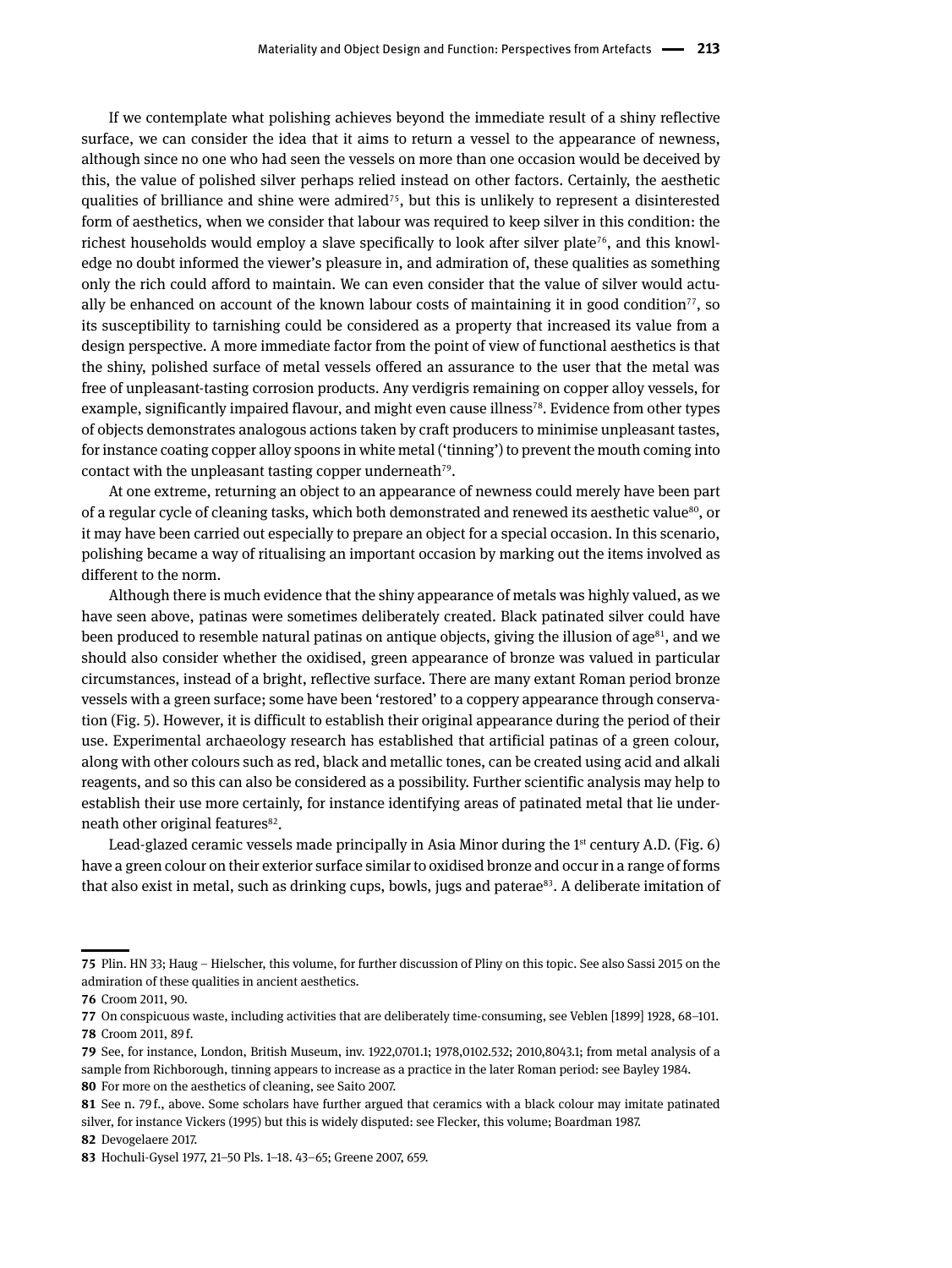

**Fig. 5:** Roman copper alloy jug; New York, Metropolitan Museum of Art, inv. 96.18.3.

**Fig. 6:** Example of a green lead-glazed ceramic vessel; New York, Metropolitan Museum of Art, inv. 43.11.2.

metalware has been suggested<sup>84</sup>, although it has also been pointed out that the relief decoration commonly found on the ceramic vessels is rarely found in bronze<sup>85</sup>. As regards form, parallels with silver have been more frequently documented $86$ , but some of the particular forms used are certainly found in both 1<sup>st</sup> century A.D. bronze specifically and lead-glazed ceramic<sup>87</sup>. The question is not a simple one and is discussed in more detail by Manuel Flecker<sup>88</sup>; he concludes that such glazed fabrics were probably inspired by metal vessels, in line with wider trends observable during the  $1<sup>st</sup>$ century A.D. for the imitation of one material by another<sup>89</sup>, but the vessel fabrics, forms and glazes show some notable differences from the metal originals, and also continued to develop in a more independent fashion through their period of production.

Although we cannot argue, therefore, that lead-glazed ceramics were intended to deceive a viewer through their imitation of patinated bronze vessels, the green glaze that was chosen for these vessels may well have been chosen for its superficial resemblance to verdigris, and could thus be taken as indirect evidence that a patinated green surface was valued as an index of antiquity for some bronze vessels, in a similar way to the wear on antique silver mentioned by Pliny above<sup>90</sup>.

**88** See Flecker, this volume.

**<sup>84</sup>** Gabelmann 1974; Vickers 1995, 191 f.; Greene 2007, 659; see also Flecker, this volume.

**<sup>85</sup>** Hochuli-Gysel 1977, 23.

**<sup>86</sup>** Hochuli-Gysel 1977, esp. 22 f.

**<sup>87</sup>** Paterae with handles terminating in a ram's head: in bronze, see New York, Metropolitan Museum of Art, inv. 1989.281.87 and London, British Museum, inv. 814,0704.906; 1814,0704.907; in lead-glazed ceramic, see Hochuli-Gysel 1977, 187 W25–26, Pls. 60–61. One-handled drinking cup with flat base and flaring rim (*kalathos*): in bronze, see London, British Museum, inv. 1884,0409.4; in lead-glazed ceramic, see Hochuli-Gysel 1977, 173 W8–11, Pl. 11. Small trefoil mouthed jug with flattened top to body and relief decoration at the handle base: in bronze, see London, British Museum, inv. 1856, 1226.656; in lead-glazed ceramic, see Hochuli-Gysel 1977, 174 W12–13, Pl. 57. For Late Republican forms in bronze more widely, see Feugère – Rolley 1991, esp. the chapter by Boube (1991) on jugs.

**<sup>89</sup>** See Flecker, and Engels, this volume; above, on marbled glass; Bradley 2009, 87–110 on imitation of materials more widely.

**<sup>90</sup>** In another example, extant green-dyed bone objects can be shown to have been dyed using copper oxides, and so had an even more similar appearance to copper objects which had developed verdigris: see Ferrand et al. 2014. They were probably made as deliberate imitations of such antique objects. As with the vessels, verdigris-covered metal furniture or fittings for furniture may have been valued since the oxidised coating indexed the furniture's antiquity. There is some evidence of furniture with green-dyed hinges (from Pompeii, for example: see Ferrand et al. 2014, 1038), which could have been successfully used to mimic antique furniture: see Swift 2021.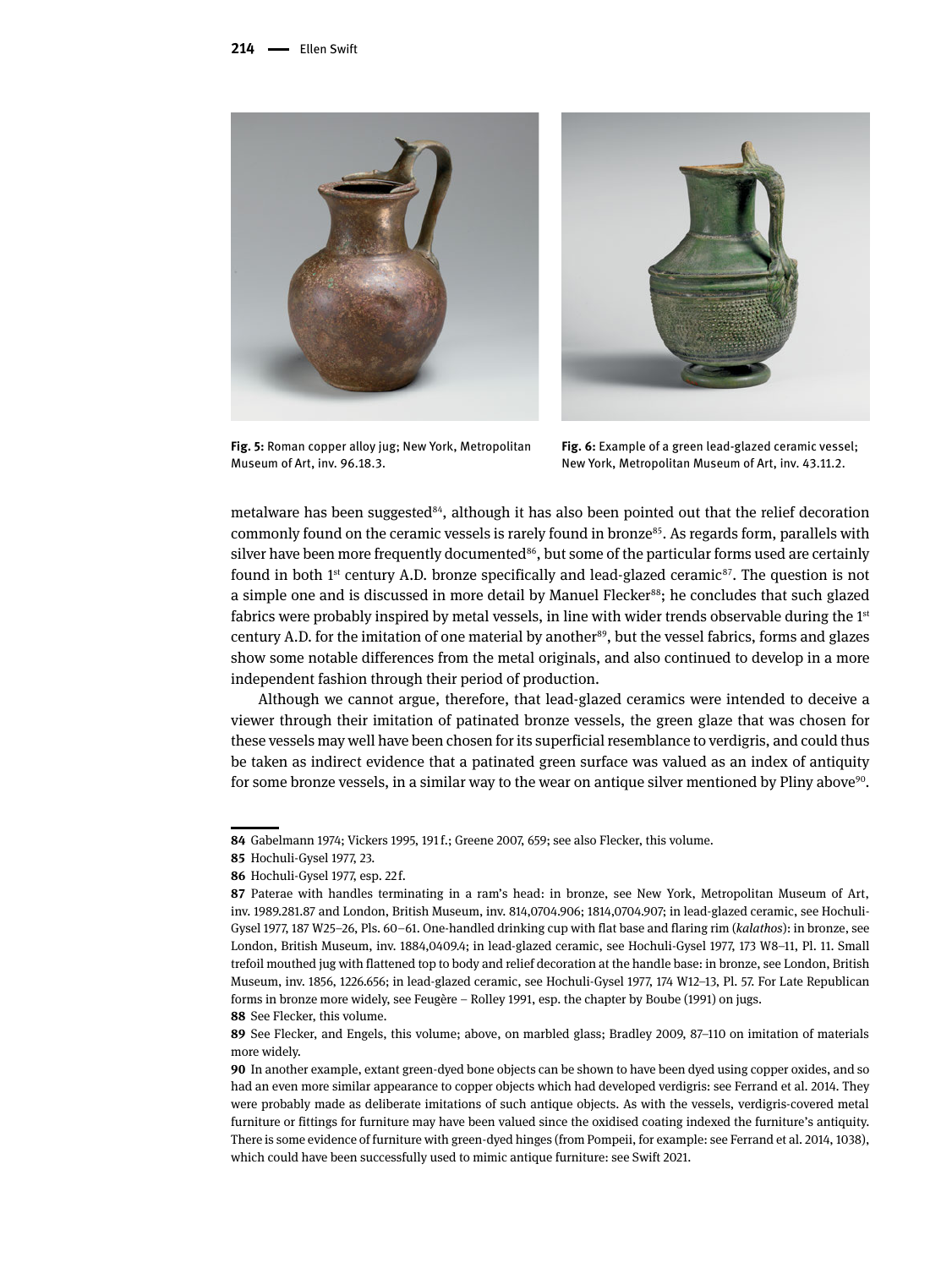Such vessels in copper alloy would presumably have been employed for display purposes rather than actual use, unless the interior was kept free of oxidation through assiduous cleaning; similar vessels in ceramic were more practically useful, while still conforming to an aesthetic that valued the aged appearance of antique bronze.

As a final example of potential aesthetic experiences in relation to metal vessels, let us briefly examine the Hildesheim bowl (Fig. 4) from a phenomenological perspective, as we did above using the example of a glass bowl. Its central figure in high relief is the stand-out feature and would also have been so in antiquity<sup>91</sup>. Silver vessels generally had thin walls, both to eke out expensive materials92 and to facilitate repoussé work, and although this central figure appears to be a solid cast figurine, in fact its interior is hollow, meaning that the vessel would appear much heavier visually than it actually was when held in the hand<sup>93</sup>. If the bowl was intended mainly for display, this might be a deliberate deception, since a heavier item would be more valuable. Yet evidence of wear to the central figurine in particular suggests that it may have been handled repetitively, perhaps with enjoyment of this tactile experience<sup>94</sup>. The directionality of the central motif means that the vessel would have been viewed and handled predominantly from one angle. Other visual features are the colour contrast between the silver of its body and the gilded rim, and the reflective shine of the silver, each perhaps juxtaposed with the aesthetic qualities of any contents. If used as a dining vessel, the taste of the silver would be less obtrusive than that of copper alloy, even if it did not offer the neutrality of glass.

It is clear from this brief discussion that although metal did not offer quite the range of qualities that glass did in terms of aesthetic features, a range of surface textures and colours could be exploited, and the changes that occur to metal surfaces over time were a notable feature of the aesthetics of this material, creating problems in functional terms, as well as new aesthetic possibilities.

#### **Organic Materials**

Organic materials like ivory, bone, wood, amber and jet were used widely in the Roman period for small artefacts<sup>95</sup>. These materials have distinctly different sensory qualities to those of inorganic materials like glass, metal and stone. Compared to the latter, they are relatively light in weight and less cold to the touch. Their particular features were utilised in ways that are consistent with the known aesthetic preferences of elite Roman culture, for example the use of ivory to mimic flesh in statues, as mentioned above. However, organic materials also had qualities that are likely to have been perceived unfavourably in aesthetic terms with regard to use in making vessels for eating and drinking. Even in the waterlogged and dry contexts in which wood survives well, there is relatively little evidence that wood was used for utensils intended to handle food and drink, like spoons, for example<sup>96</sup>. Use of wood for such items may have been avoided because it was a relatively porous

**<sup>91</sup>** Cicero's account of the Verres scandal makes clear that figurative elements in silver plate were highly prized in the Late Republic (Cic. Ver. 2, 4). See Lazzaretti 2014 on Verres and Cicero's attitudes towards collecting; see also Lapatin 2015, 36–38.

**<sup>92</sup>** Vividly illuminated in Mart. 8, 33.

**<sup>93</sup>** Kent Hill 1943. Manufacturing techniques for the Hildesheim silver plate are discussed by Niemeyer (2007) who concludes that there is no evidence the central figurine was filled with a substance such as solder: see Niemeyer 2007, 175.

**<sup>94</sup>** The wear could also result from particular attention to the figurine when cleaning the object. The bowl's history must also be considered; since it was found in the antiquarian period, wear to the object could have occurred after it was found, although this is perhaps less likely.

**<sup>95</sup>** For an overview of the use of organic materials for luxury objects, see Lapatin 2015, 171–192.

**<sup>96</sup>** Pugsley (2003) studied Roman domestic wood from Britain; the most prolific sites for wooden artefacts, Carlisle, London and Vindolanda, collectively produced only four examples, not all of them definitely spoons: see Pugsley 2003, 8 f. 157 f. cat. nos. T061. T062. T065. T075.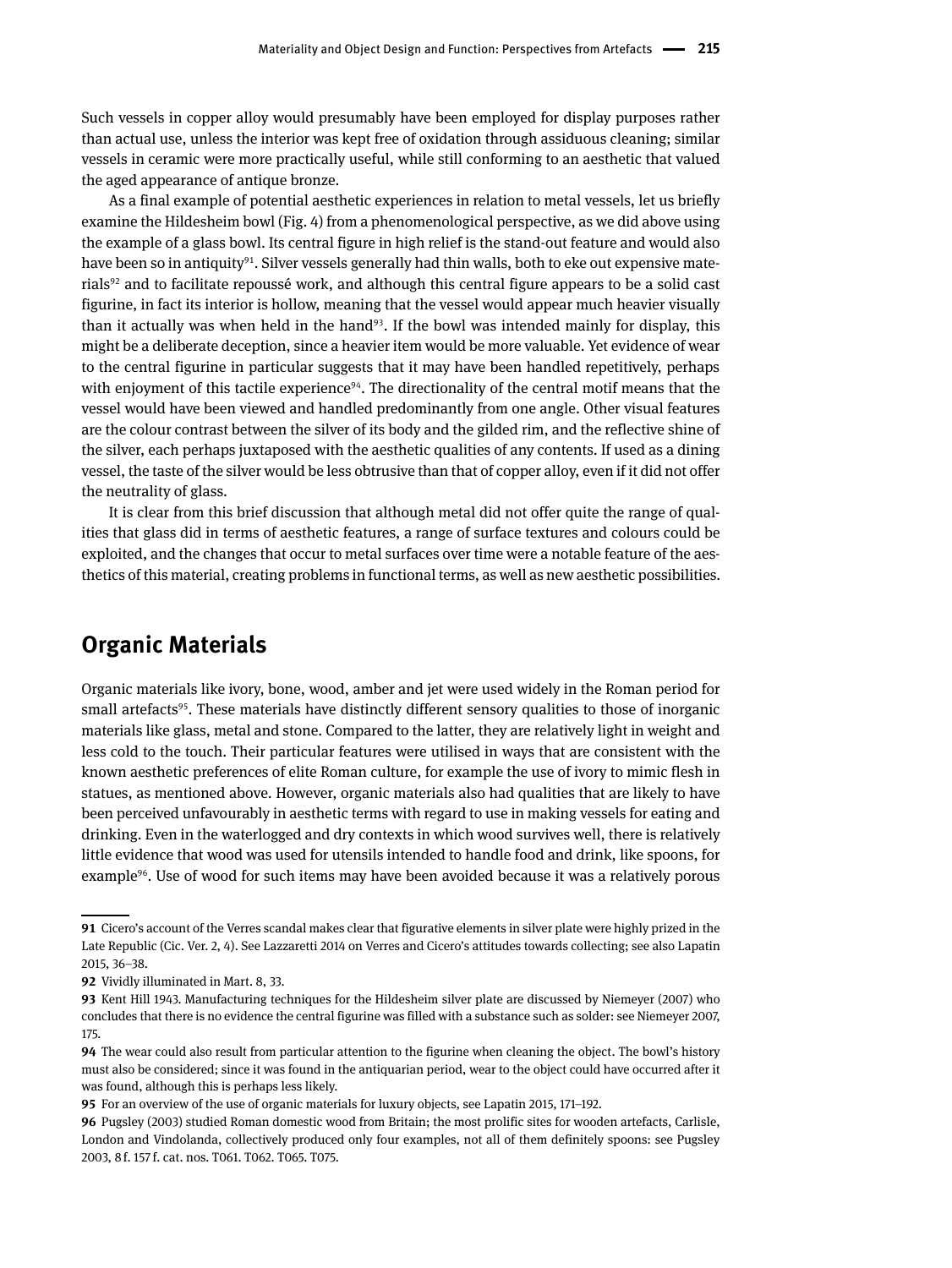material that absorbed the flavours and smells of the food that it was used with $97$ . Wood was possibly also avoided for eating vessels for the same reasons, at least by those who could afford to buy ceramic wares<sup>98</sup>. Instead, organic materials were used to make containers for other purposes<sup>99</sup>.

In many instances there is likely to have been a reflexive relationship between the properties of particular materials that were useful in functional or symbolic terms and the way that these materials came to be valued aesthetically. Textual evidence illustrates that boxwood, for instance, was well understood in the Roman period as optimal for the manufacture of small wooden objects, thanks to its density, hardness, fine grain and light colour. Many of these properties made it especially suited to the creation of small, turned wooden containers100. The way that it resembled ivory was probably also important, especially as a similar material – bone – was only available in relatively small lengths and thicknesses. The popularity of boxwood is borne out by the existence of many extant examples of small cylindrical boxes turned in boxwood, as well as other objects, like  $combs<sup>101</sup>$ .

Qualities that made specific woods suitable for particular uses are likely to have been valued also for their utility from the perspective of functionalist aesthetics<sup>102</sup>.Yet these qualities would also have been admired because they were shared with more valuable materials, and it is also not difficult to see how qualities such as the weight, smoothness and light colour of boxwood could have been perceived to be, or developed into, pleasing and desirable features irrespective of their functional utility in practical terms. Such qualities were probably felt to be appropriate and valuable in part merely because they were established as the 'correct' qualities for the categories of objects concerned and thus adhered to established cultural conventions.

A substance like amber or resin had multiple sensory qualities in aesthetic terms, including visual qualities such as transparency, colour and light reflectivity, which caused a shiny appearance, as well as the warmth and possible resinous smell that might be generated on rubbing this substance in the hands<sup>103</sup>. Amber as a material thus corresponded to ancient aesthetic preferences for variegation across the senses, making it easy to understand how it brought pleasure to its elite users when used as a material for a range of artefacts, including easily handled small containers<sup>104</sup>. It also had perceived magical and medicinal properties that would have been enhanced by its sensory aspects<sup>105</sup>. Pliny tells us that different grades of amber were available, and these were judged according to aesthetic qualities such as colour and transparency. Notably, he criticises amber as a singular material, in the sense that it had neither a practical nor a display function, providing only a personal satisfaction. By this, he presumably means that amber was not available in sufficiently large pieces to be used as a material for display purposes, as in furniture or architectural decoration, for example<sup>106</sup>. Yet amber usage probably did have a display element, albeit in smaller objects like figurines, *pyxides* and caskets that often have deeply cut relief decoration providing tactile as

**<sup>97</sup>** Swift 2017, 110. Beechwood may be an exception, as according to Ulrich (2007, 250), the seasoned wood has an absence of odour and taste. Pugsley's corpus of wooden vessels and kitchenware from Roman Britain, however, does not contained any examples in beech among those with the type of wood identified: Pugsley 2003, 155–158. **98** Pugsley 2003, 100–108.

**<sup>99</sup>** For more on boxes in organic materials, see Sobel 1991; Pugsley 2003, 60–82; Swift 2017, 197–200.

**<sup>100</sup>** Ulrich 2007, 231. 245 f. Ulrich notes that the Greek word for boxwood is *pyxos*. See also Mols 2002, 226.

**<sup>101</sup>** Pugsley (2003) provides many examples across the range of objects produced.

**<sup>102</sup>** An exceptional example is citrus wood that was extremely durable, and resistant to wine stains: see Matthews 1969, 31; Lapatin 2015, 180 f. However, this wood was prized because of its scarcity, exoticism, decorative grain and aromatic smell as much as for any functional qualities.

**<sup>103</sup>** Probably the scent referred to in connection with amber mentioned by Pliny and Martial emanated from resin that had not yet become completely fossilised: see Plin. HN 37, 11 and Mart. 3, 65.

**<sup>104</sup>** See Calvi 2005 and Strong 1966 for some examples. For more on amber in the ancient world, see Causey 2011; Lapatin 2015, 181–182. On variegation as an aesthetically desirable feature, see Grand-Clément 2015.

**<sup>105</sup>** Causey 2011, 70–88; Davis 2018.

**<sup>106</sup>** Plin. HN 7, 12.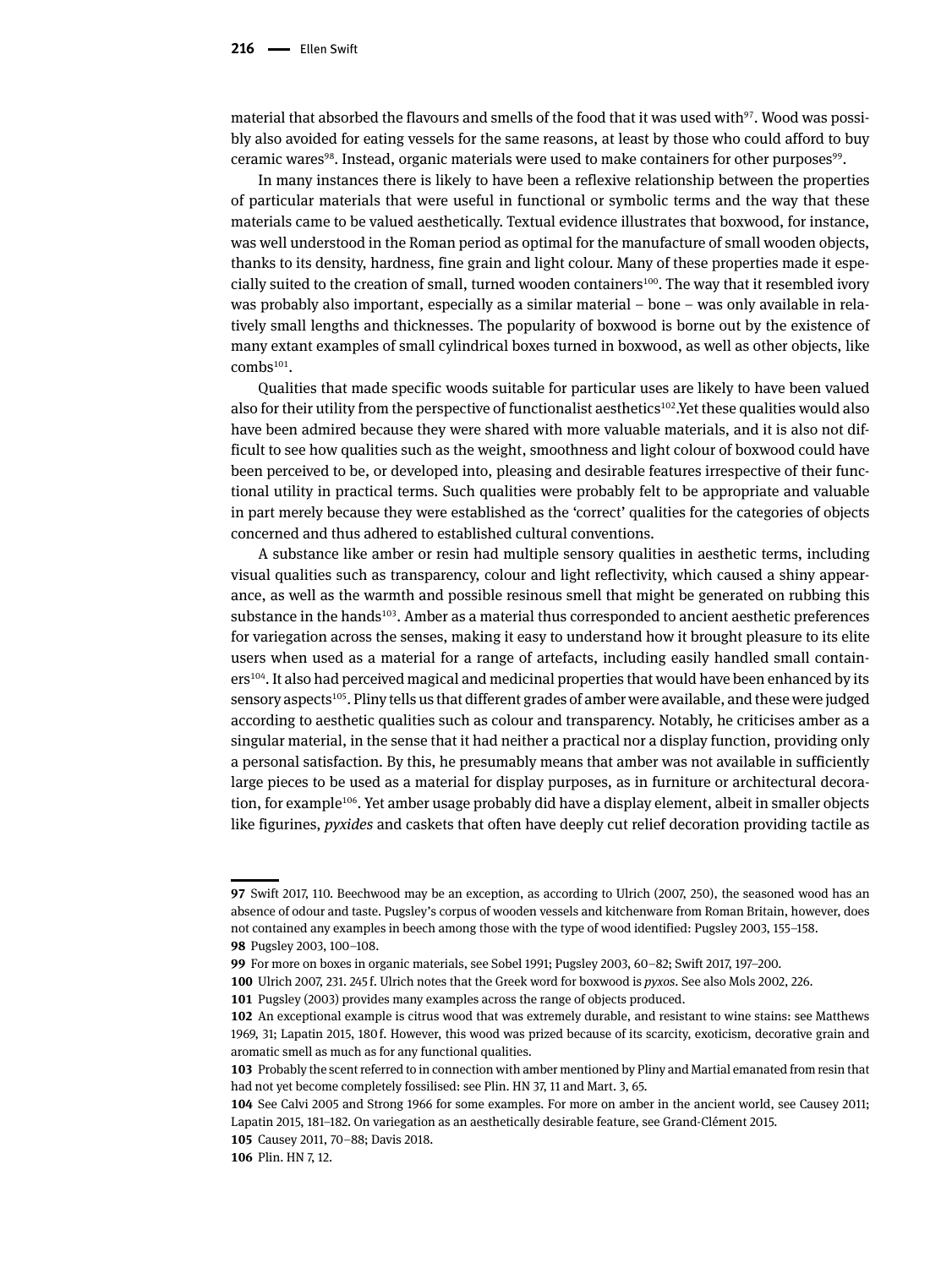well as visual interest<sup>107</sup>. It is also interesting to consider Pliny's remark about private enjoyment in relation to the function of a luxury material like this in providing private, personal confirmation and reassurance to its owner of their own elevated position in society. This stemmed from not only the aesthetic pleasures that the object afforded the visual, olfactory and haptic senses, but also from the owner's ability to purchase such an object, and its status as a luxury material because of its rarity and exoticism as an imported material from beyond the Roman frontier.

This brief survey of organic materials highlights the contrast between wooden objects, with their many possible modes of aesthetic appreciation, from functional efficiency to imitative qualities, and elite substances like amber, easily judged by established Roman aesthetic criteria. It also illuminates the differences in sensory qualities between organic and inorganic materials.

#### **Discussion**

It is evident that aesthetic preferences in relation to objects, and in particular with regard to the materials chosen for vessels and containers, were complex. There were a variety of reasons why specific materials were deployed. Valued aesthetic features could include appreciation of the functional suitability for a specific purpose displayed by particular materials (for example, boxwood's suitability for the manufacture of small boxes). However, there was also appreciation of a more indirect conformity to the principles of *decorum*, or 'appropriateness', in which the imitative nature of material qualities were particularly appreciated, whether because they imitated more precious materials across multiple senses (for example, bone for ivory), or resembled the products that the artefacts were used with (transparent glass vessels for water). Concepts of *decorum* could have also extended beyond imitation, so that, for example, using the 'correct' materials for a particular object may sometimes have been regarded as a necessary component in that object's completeness.

Aesthetic features of vessels and containers often corresponded to visual aspects valued in Roman aesthetics, such as symmetry, balance and harmony, although there is also evidence of different aesthetic principles in operation, as discussed above for mosaic glass. We can see that qualities such as reflectivity, and the opacity or transparency of a material, were valued alongside more obvious features such as colours. Sometimes the potential of particular materials to create innovative effects is demonstrated in a way that suggests it was also valued. The importance of other sensory qualities beyond the visual can also be demonstrated, such as weight, pleasant odours and an absence of strong taste. Visual aesthetic qualities (for instance, reflective surfaces of vessels and equipment used for dining, illuminating an absence of unpleasant-tasting surface corrosion) could, on occasion, stand as an assurance that other sensations would also be pleasant in relation to the experience of using an object. The use of substances such as amber, which possessed a range of notable sensory qualities, exemplifies the way in which Roman elite culture made full use of the variety of sensual stimulation that given materials made possible.

As mentioned at the beginning of this paper, and as is also very evident from the examples discussed, aesthetic preferences with regard to objects have to be understood in the context of social relations, most obviously, in the assertion of status and power. These affected how particular material qualities were regarded, and this is worth exploring in a bit more detail.

At the most basic level, pleasing aesthetic qualities exist in order to attract and attach people to objects. Most obviously, we can consider this from the perspective of conspicuous display, for instance, the way in which the desirable and pleasing visual and (other) sensory features of an object, including its material qualities, might create admiration or envy in an onlooker. This then

**<sup>107</sup>** For some examples of amber containers, see London, British Museum, inv. 1866,0412.3a; 1866,0412.3; 1877,0309.1. See also Calvi 2005, cat. nos. 497–499 Pls. 117 f.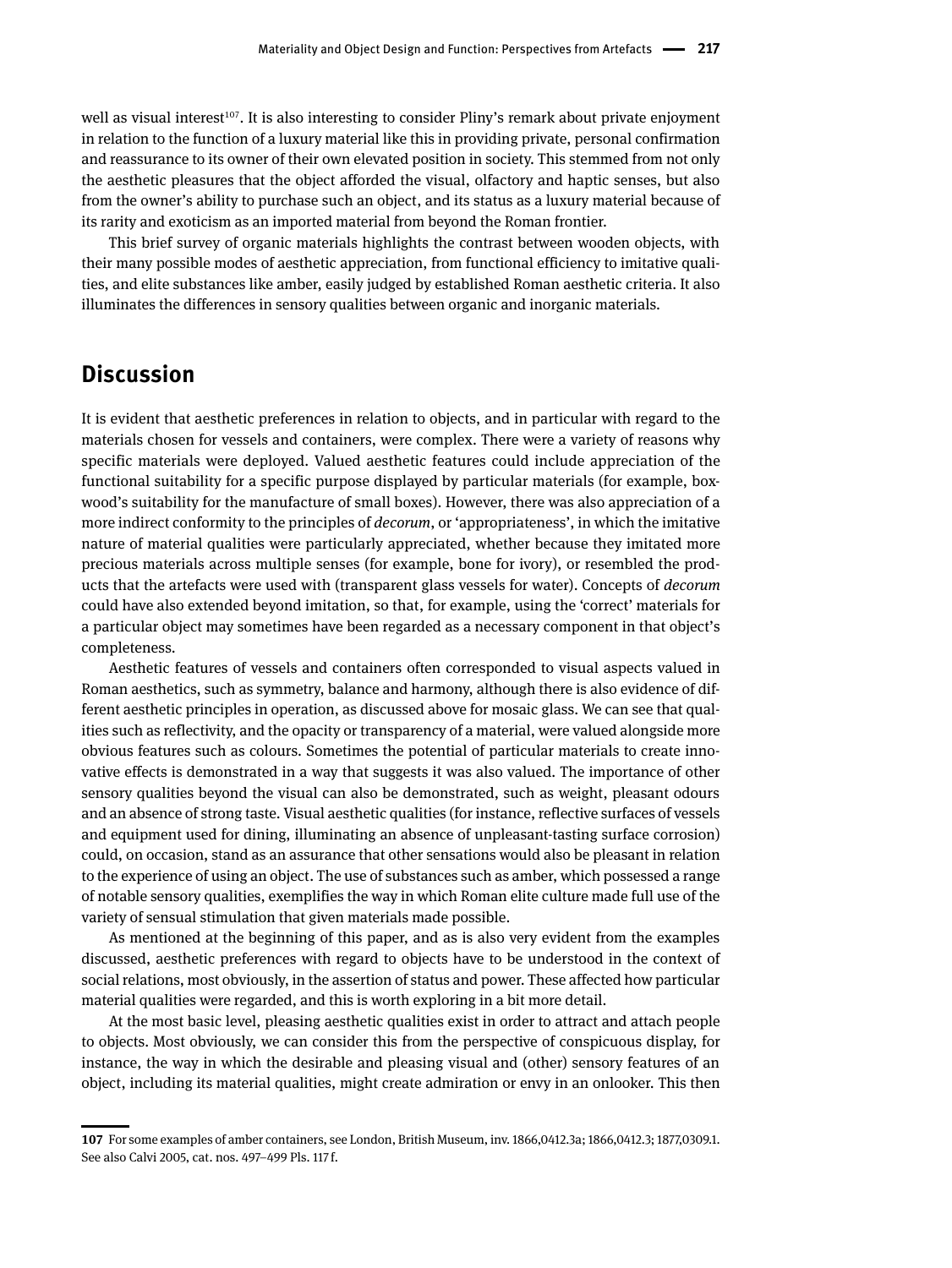enhances the pleasure that the object's owner enjoys and the value that they themselves place upon the object<sup>108</sup>. We can also consider it, however, from the producer/seller's point of view (in the ancient world, this was often the same person). During the manufacturing process, the craft producer's own scale of aesthetic values would assist them in producing an artefact from specific materials. These would also be likely to please others, and the producer would gain enjoyment and a sense of pride in their craft from successfully endowing an object with a range of desirable aesthetic material qualities, such as those discussed above for glass, metal, wood and amber vessels and containers. As Saito notes, aesthetic qualities are an important factor in the decisions people make about purchasing goods<sup>109</sup>, and the craft producer's motive – to attract the consumer and to foster consumption – was aided by the use of materials and designs that were considered pleasing in cultural terms, whether visually, or in the creation of the pleasant sensory experiences of touch, taste, smell and hearing. It is clear from the design features and materials used for artefacts that fostering aesthetic pleasure was a concern of those producing not only elite goods, but everyday ones as well.

Material qualities like the fragility of glass, potentially appreciated in aesthetic terms, could also be exploited in the pursuit of power relations (as we see in Pliny's reference to the fragility of 'murrhine' ware and vessels made from expensive materials like rock crystal $)^{110}$ . Apart from the cheapest items of this kind, fragile objects could only be readily replaced by the wealthy, and so formed a perfect arena for conspicuous consumption. Materials that were particularly susceptible to tarnishing, like shiny metal, had aesthetic qualities that were also useful in status assertion due to their demanding maintenance requirements.

As noted already, aesthetic judgements were contingent on context. For instance, marks of ageing in materials, such as surface oxidation, patina or wear marks, were sometimes perceived as desirable features because of the way that they indexed the antiquity of an object, even though in other contexts these qualities were perceived negatively in aesthetic terms.

Evidence for changing fashions in the types of vessels and containers that were considered aesthetically pleasing has also been discussed, for instance in relation to glass vessels. Aesthetic preferences would therefore have been complex to navigate for those unfamiliar with prevailing cultural conventions and the ways in which these could vary. Moreover, the display of objects that exemplified accepted aesthetic preferences (or 'good taste') attested to an education in the correct cultural values – a process that was in itself an expensive one. Luxury objects exhibiting aesthetic preferences that differed from established conventions, noted above, are likely to have been significant in status assertion. They could have been used in status games that played with the opposites of established norms, perhaps within particular social cliques. They might also reflect rapidly changing aesthetic values, or demonstrate the influence of new technology in relation to specific materials that brought about such changes over a period of time.

#### **Ellen Swift**

University of Kent, Division of Arts and Humanities Dept of Classical & Archaeological Studies Cornwallis Building University of Kent CT2 7NF Canterbury KENT [E.V.Swift@kent.ac.uk](http://E.V.Swift@kent.ac.uk)

**<sup>108</sup>** Gell 1998.

**<sup>109</sup>** Saito 2007, 56.

**<sup>110</sup>** Plin. HN 33, 2.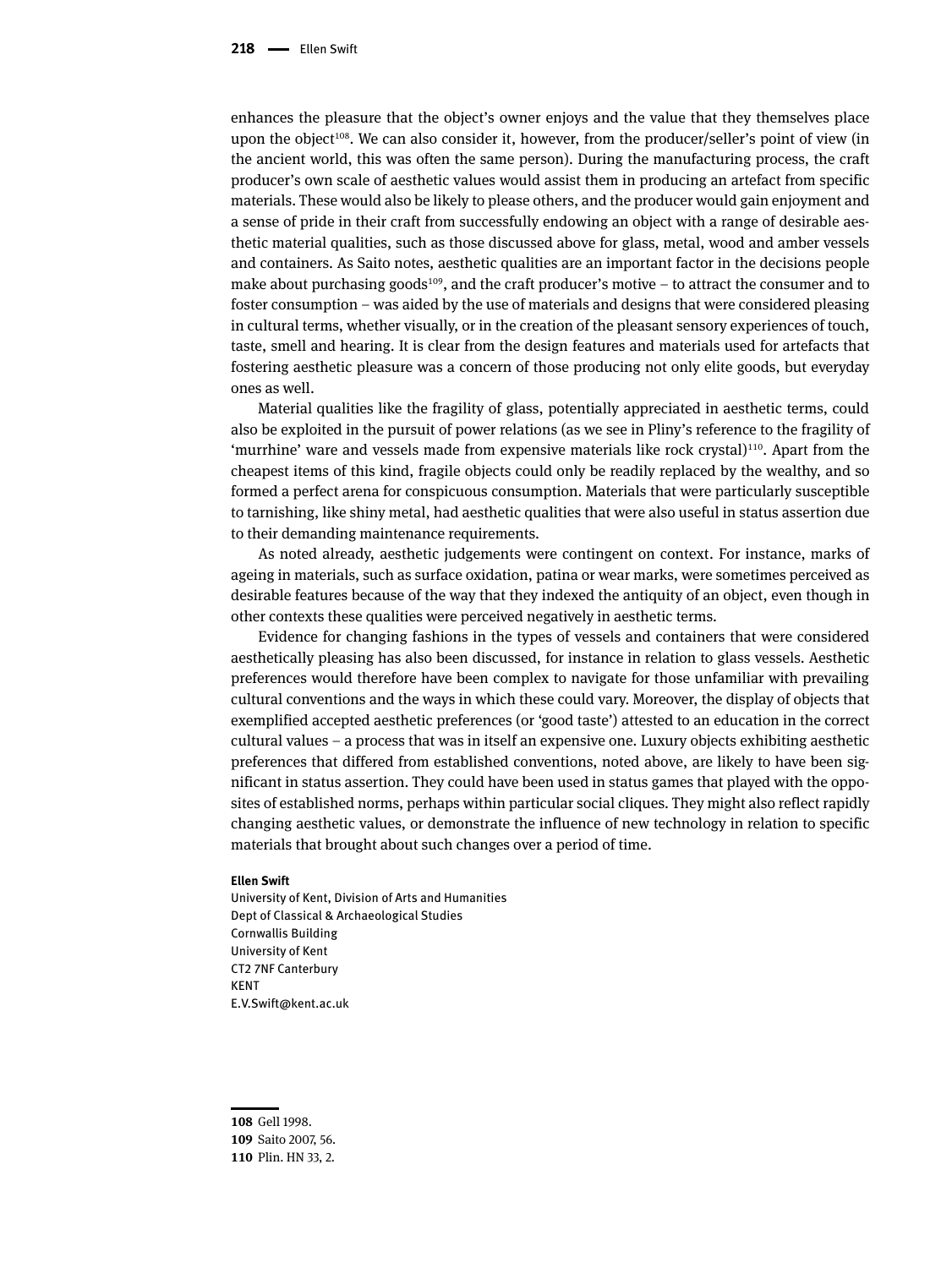#### **Illustration Credits**

Fig. 1: CC0 1.0 Universal (CC0 1.0) Public Domain Dedication.

- Fig. 2: The Trustees of the British Museum. All rights reserved (for the print version). The Trustees of the British Museum. Shared under a Creative Commons Attribution-NonCommercial-ShareAlike 4.0 International (CC BY-NC-SA 4.0) licence (for the online version).
- Fig. 3: CC0 1.0 Universal (CC0 1.0) Public Domain Dedication.
- Fig. 4: Copyright Saito, CC Attribution 3.0 licence, <<https://creativecommons.org/licenses/by/3.0>/> (17.09.2020).
- Fig. 5: CC0 1.0 Universal (CC0 1.0) Public Domain Dedication.
- Fig. 6: CC0 1.0 Universal (CC0 1.0) Public Domain Dedication.

#### **Bibliography**

Bateson 1981: J. D. Bateson, Enamel-Working in Iron Age, Roman and Sub-Roman Britain. The Products and Techniques, BAR 93 (Oxford 1981)

- Belli Pasqua 1989: R. Belli Pasqua, Vases and Inlays in Marble and Semi-Precious Stone, in: M. L. Anderson L. Nista (eds.), Radiance in Stone. Sculptures in Colored Marble from the Museo Nazionale Romano (Rome 1989) 104–110
- Boardman 1987: J. D. Boardman, Silver is White, RA 1987, 279–295
- Boube 1991: C. Boube, Les Cruches, in: Feugère Rolley 1991, 23–45
- Bourdieu 1984: P. Bourdieu, Distinction. A Social Critique of the Judgement of Taste, transl. by R. Niece (Cambridge, MA 1984)
- Bradley 2009: M. Bradley, Colour and Meaning in Ancient Rome (Cambridge 2009)
- Bradley 2013: M. Bradley, Colour as Synaesthetic Experience in Antiquity, in: S. Butler A. Purves (eds.),
- Synaesthesis and the Ancient Senses (Durham 2013) 27–140
- Calvi 2005: M. C. Calvi, Le ambre romane di Aquileia (Aquileia 2005)
- Causey 2011: F. Causey, Amber and the Ancient World (Los Angeles 2011)
- Cisneros Cunchillos et al. 2013: M. Cisneros Cunchillos E. Ortiz Palomar J. Á. Paz Peralta, Not Everything Is as It Seems. Imitation Marbles and Semi-Precious Stones in Roman Glass, MM 54, 2013, 275–298
- Collinson 1992: D. Collinson, Aesthetic Experience, in: O. Hanfling (ed.), Philosophical Aesthetics (Oxford 1992) 111–178
- Croom 2011: A. Croom, Running the Roman Home (Stroud 2011)
- Davis 2018: G. Davis, Rubbing and Rolling, Burning and Burying. The Magical Use of Amber in Roman London, in: A. Parker – S. McKie (eds.), Material Approaches to Roman Magic (Oxford 2018) 69–84
- Dawes 2002: S. Dawes, Hellenistic and Roman Mosaic Glass. A New Theory of Production, BSA 97, 2002, 413–428 Destrée 2015: P. Destrée, Pleasure, in: Destrée – Murray 2015, 472–485

Destrée – Murray 2015: P. Destrée – P. Murray (eds.), A Companion to Ancient Aesthetics (Oxford 2015)

- Devogelaere 2017: F. Devogelaere, The Colour Palette of Antique Bronzes. An Experimental Archaeology Project, Experimental Archaeology 2017, 2, 2017, <<https://exarc.net/ark:/88735/10289>> (15.09.2020)
- Elsner 1995: J. Elsner, Art and the Roman Viewer (Cambridge 1995)
- Elsner 2003: J. Elsner, Visualising Women in Late Antique Rome. The Projecta Casket, in: C. Entwistle (ed.) Through a Glass Brightly. Studies in Byzantine and Medieval Art and Archaeology Presented to David Buckton (Oxford 2003) 22–36
- Facchini 2011: G. M. Facchini, The Roman Mosaic Glass of Northern Italy. Finds and Distribution (Milan 2011)
- Faust 2015: S. Faust, Die Römer in Germanien. Der Hildesheimer Silberschatz, in: S. Faust F. Hildebrandt (eds.), Schätze der Antike. Faszinierende Funde der Archäologie (Mainz 2015) 91–101
- Ferrand et al. 2014: J. Ferrand S. Rossano P. Rollet T. Allard P. Cordier G. Catillon G. Auxiette F. Farges S. Pont, On the Origin of the Green Colour of Archaeological Bone Artefacts of the Gallo-Roman Period, Archaeometry 56, 2014, 1024–1040
- Feugère Rolley 1991: M. Feugère C. Rolley (eds.), La vaisselle tardo-républicaine en bronze. M. Feugère C. Rolley (eds.), La vaisselle tardo-républicaine en bronze. Actes de la table-ronde CNRS organisée à Lattes du 26 au 28 avril (Dijon 1991)
- Fleming 1997: S. Fleming, Roman Glass. Reflections of Everyday Life (Philadelphia 1997)
- Freestone Stapleton 2015: I. C. Freestone C. P. Stapleton, Composition, Technology and Production of Coloured Glasses from Roman Mosaic Vessels, in: J. Bayley – I. C. Freestone – C. Jackson (eds.), Glass of the Roman World (Oxford 2015) 61–76
- Gabelmann 1974: H. Gabelmann, Zur hellenistisch-römischen Bleiglasurkeramik in Kleinasien, JdI 89, 1974, 260–307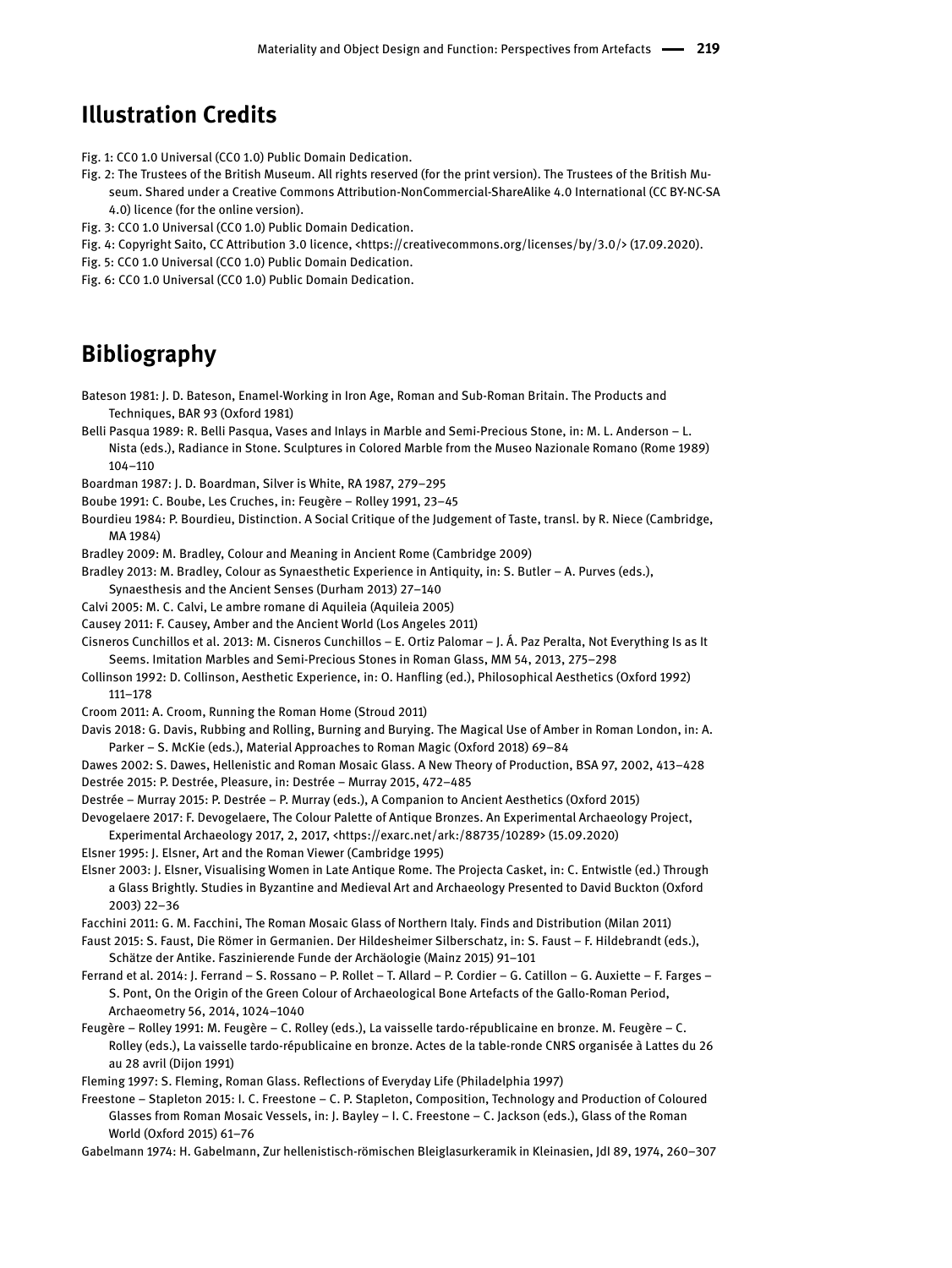#### 220 **- Ellen Swift**

Gehrig 1967: U. Gehrig, Hildesheimer Silberfund in der Antikenabteilung Berlin (Berlin 1967) Gell 1998: A. Gell, Art and Agency (Oxford 1998)

Giumlia-Mair 2015: A. R. Giumlia-Mair, Polychrome Production of a Romano-Egyptian Workshop, in: E.

Deschler-Erb – P. Della Casa (eds.), New Research on Ancient Bronzes. Acta of the XVIII. International Congress on Ancient Bronzes Zurich 2013 (Zurich 2015) 305–310

Grand-Clément 2015: A. Grand-Clément, Poikilia, in: P. Destrée – P. Murray (eds.), A Companion to Ancient Aesthetics (Oxford 2015) 406–421

Greene 2007: K. Greene, Late Hellenistic and Early Roman Invention and Innovation. The Case of Lead-Glazed Pottery, AJA 111, 2007, 653–671

Grossmann 2002: R. A. Grossmann, Ancient Glass. A Guide to the Yale Collection (New Haven, CT 2002) Hall 1994: C. Hall, Gemstones (London 1994)

Hamilakis 2013: Y. Hamilakis, Archaeology and the Senses. Human Experience, Memory, and Affect (Cambridge 2013)

Hanfling 1992: O. Hanfling (ed.), Philosophical Aesthetics. An Introduction (Oxford 1992)

Haug 2020: A. Haug, Decor-Räume in pompejanischen Stadthäusern. Ausstattungsstrategien und Rezeptionsformen, DECOR 1 (Berlin 2020)

Hitzl et al. 1997: K. Hitzl – H. v. Mangold – R. Monreal – K. Nehmann – L. Petersen – N. Zwingmann, Katalog der Gefässe und Geräte des Hildesheimer Silberfundes, in: M. Boetzkes – H. Stein (eds.), Der Hildesheimer Silberfund. Original und Nachbildung. Vom Römerschatz zum Bürgerstolz (Hildesheim 1997) 32–87

Hochuli-Gysel 1977: A. Hochuli-Gysel, Kleinasiatische glasierte Reliefkeramik (50 v. Chr. bis 50 n. Chr.) und ihre oberitalischen Nachahmungen (Bern 1977)

Ingemark 2014: D. Ingemark, Glass, Alcohol and Power in Roman Iron Age Scotland (Edinburgh 2014) Jackson 2005: C. M. Jackson, Making Colourless Glass in the Roman Period, Archaeometry 47, 4, 2005, 763–780 Jacobson – Weitzman 1992: D. M. Jacobson – M. P. Weitzman, What was Corinthian Bronze?, AJA 91, 1992, 237–247 Kent Hill 1943: D. Kent Hill, Ancient Metal Reliefs, Hesperia 12, 2, 1943, 97–114

La Niece – Craddock 1993: S. La Niece – P. Craddock (eds.), Metal Plating and Patination. Cultural, Technical and Historical Developments (Oxford 1993)

Lapatin 2001: K. Lapatin, Chryselephantine Statuary in the Ancient Mediterranean World (Oxford 2001) Lapatin 2015: K. Lapatin, Luxus. The Sumptuous Arts of Greece and Rome (Los Angeles 2015)

Lazzaretti 2014: A. Lazzaretti, Verres, Cicero and other Collectors in Late Republican Rome, in: M. Wellington

Gahtan – D. Pegazzano (eds.), Museum Archetypes and Collecting in the Ancient world (Leiden 2014) 91–101 Leddy 2012: T. Leddy, The Extraordinary in the Ordinary. The Aesthetics of Everyday Life (Peterborough, ON 2012)

Ludi-Blevins 2017: S. Ludi-Blevins, Rhetoric, Repetition and Identity in the Frieze of Sacred Objects on the Temple of Divus Vespasian and Divus Titus, in: S. Blakely (ed.), Gods, Objects, and Ritual Practice (Atlanta 2017) 233–259

Mastrorosa 2014: I. G. Mastrorosa, Collectables, Antiques, and Sumptuary Trends in Ancient Roma. A Look Around the Dining Halls of the Late Republic and Early Empire, in: M. Wellington Gahtan – D. Pegazzano (eds.), Museum Archetypes and Collecting in the Ancient World (Leiden 2014) 102–108

Matthews 1969: K. D. Matthews, Scutella, Patella, Paterna, Patina. A Study of Roman Dinnerware, Expedition 11, 4, 1969, 30–42

Mols 2002: S. T. A. M. Mols, Identification of the Woods Used in the Furniture at Herculaneum, in: W. F. Jashemski – F. G. Meyer (eds.), The Natural History of Pompeii (Cambridge 2002) 225–234

Naumann-Steckner 1991: F. Naumann-Steckner, Depictions of Glass in Roman Wall-paintings, in: M. Newby – K. Painter (eds.), Roman Glass. Two Centuries of Art and Invention (London 1991)

Niemeyer 2007: B. Niemeyer, Trassologie an römischem Silber. Herstellungstechnische Untersuchungen am Hildesheimer Silberfund (Oxford 2007)

Oddy 1993: A. Oddy, Gilding of Metals in the Old World, in: S. La Niece – P. Craddock (eds.), Metal Plating and Patination. Cultural, Technical and Historical Developments (Oxford 1993)

Olsen 2010: B. Olsen, In Defense of Things. Archaeology and the Ontology of Objects (Lanham, MD 2010) Painter 1975: K. S. Painter, Roman Flasks with Scenes of Baiae and Puteoli, JGS 17, 1975, 54–67

Platt – Squire 2018: V. Platt – M. Squire, Getting to Grips with Classical Art. Rethinking the Haptics of Graeco-Roman

Visual Culture, in: A. Purves (ed.), Touch and the Ancient Senses (Abingdon 2018) 75–104 Pugsley 2003: P. Pugsley, Roman Domestic Wood. Analysis of the Morphology, Manufacture and Use of Selected Categories of Domestic Wooden Artefacts with Particular Reference to the Material from Roman Britain, BAR

1118 (Oxford 2003) Ravasi 2015: T. Ravasi, Displaying Sculpture in Rome, in: P. Destrée – P. Murray (eds.), A Companion to Ancient Aesthetics (Oxford 2015) 248–261

Rowland – Howe 1999: I. Rowland –T. Howe, Commentary, in: I. Rowland – T. Howe (eds.), Vitruvius. Ten Books on Architecture (Cambridge 1999)

Saito 2007: Y. Saito, Everyday Aesthetics (Oxford 2007)